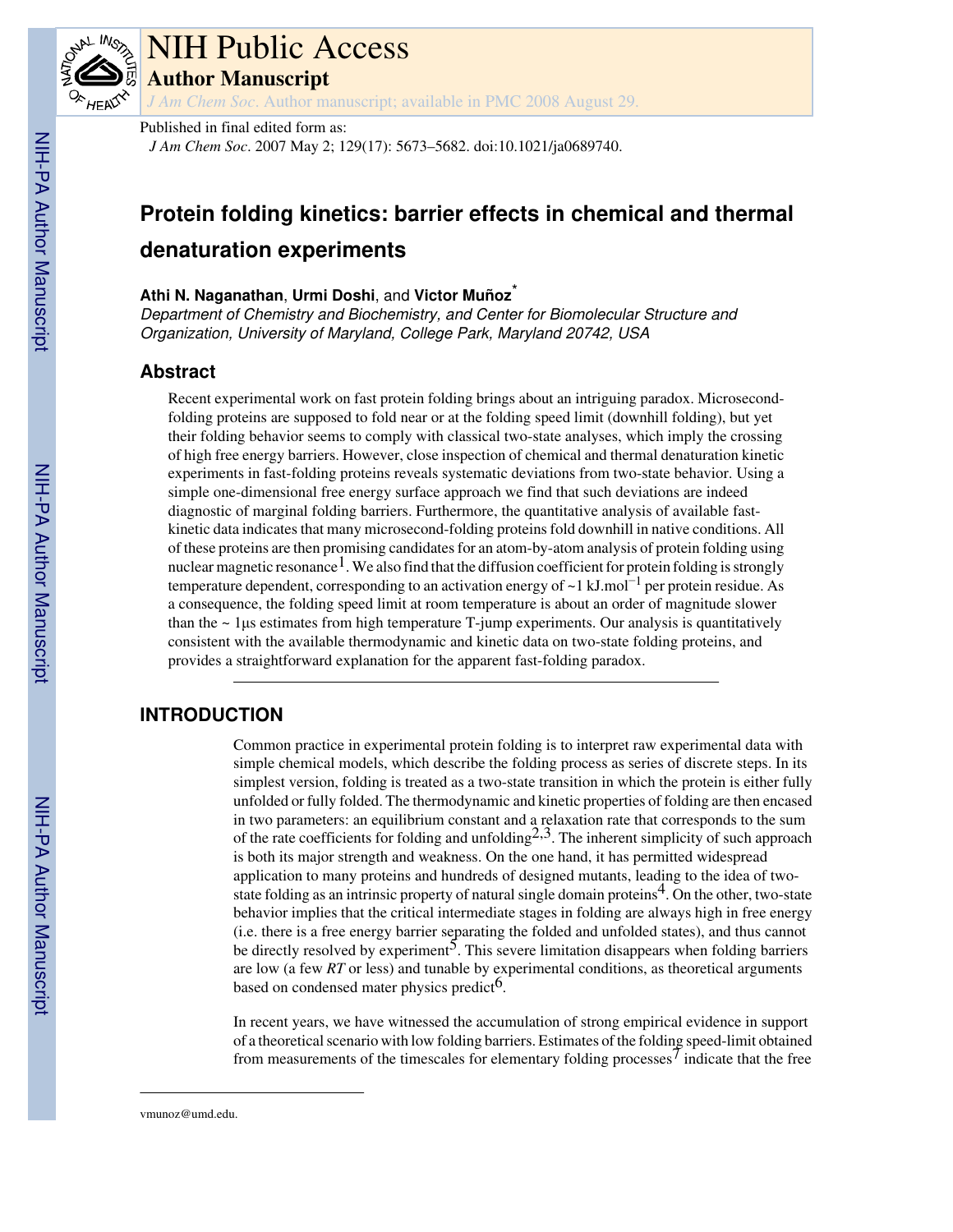energy barriers of slow folding ( $\tau > 1$ ms) two-state proteins are marginally high<sup>8</sup>. The scaling of folding rates with protein size also supports folding over small barriers<sup>9</sup>. The thermodynamic folding barriers at the midpoint temperature extracted from differential scanning calorimetry (DSC) experiments for 15 proteins range from negative (downhill) to +8*RT* and strongly correlate with their folding rates at  $298 \text{ K}^{10}$ . The emergence of an additional, faster kinetic phase, which is characteristic of folding over marginal barriers (i.e. near *RT*) 11,12, has been observed in mutants engineered to maximize the folding rate of moderately fast-folding proteins<sup>13,14</sup>. Furthermore, examples of global downhill folding (one-state folding), in which there is no significant free energy barrier even at the midpoint of the unfolding transition, have been described<sup>15</sup> and thoroughly investigated experimentally<sup>10,16,17</sup> and computationally<sup>18,19</sup>. Global downhill folding has also been recently exploited to carry out an atom-by-atom analysis of protein folding by nuclear magnetic resonance<sup>1</sup>.

In a parallel front, the wide application of temperature-jump techniques has resulted in the experimental identification of several fast-folding single-domain proteins. These proteins fold in a few microseconds at temperatures near their  $T_m$  (midpoint temperature)<sup>7</sup>. Relaxation rates as a function of chemical denaturant have also been measured for a few of these proteins (and series of mutants) by performing temperature-jump experiments at various concentrations of denaturing chemicals. The characteristic plot of the logarithm of the relaxation rate versus chemical denaturant concentration of microsecond folding proteins still exhibits chevron-like shape, but is typically much flatter than that of slow folding two-state proteins. Given their short folding times and the arguments outlined above, all of these proteins should have very small or negligible folding barriers<sup>12</sup>. However, thermal and chemical denaturation kinetic data for these proteins have been analyzed with chemical two-state models, which seem to work to a first approximation. This apparent paradox elicits interesting questions. Is the apparent compliance of microsecond folding data with two-state kinetics at odds with the expectation of marginal folding barriers? And if it is not, are there are any tracks in the twostate analysis of fast-folding proteins signaling the presence of marginal barriers? Here we address these questions by first analyzing fast-folding kinetic data empirically, and then theoretically with a one-dimensional free energy surface approach. From the free energy surface we obtain the thermodynamics directly, whereas the relaxation kinetics are described as diffusion on the free energy surface using a Kramers-like treatment. One-dimensional free energy projections have been proven effective in describing folding computer simulations in the cubic lattice<sup>20</sup> and more recently in off-lattice models. One-dimensional projections have also been successfully applied to the prediction of two-state folding rates from protein structures<sup>21</sup>, and to reproduce the complex helix-coil kinetics<sup>22</sup> that was revealed by recent experiments<sup>23</sup>.

From the inspection of the available microsecond folding kinetic data as a function of temperature and/or chemical denaturant we identify systematic deviations from *bona-fide* twostate behavior. We then demonstrate that such deviations are simply explained as direct manifestations of folding via marginal barriers. The free energy barriers that we obtain from the theoretical analysis of microsecond folding proteins are consistent with independent estimates of barrier heights<sup>7,10,13</sup>, and suggest that several fast-folding proteins do indeed fold in a downhill fashion in native-like conditions (e.g. 298 K in the absence of chemical denaturants).

#### **THEORETICAL CALCULATIONS**

To describe the effects of temperature and chemical denaturation on the equilibrium and kinetics of protein folding we use a simple one-dimensional free energy surface model that is loosely based on Zwanzig's one-dimensional protein folding model<sup>24</sup>. Zwanzig's model uses the number of residues in incorrect conformation (S) as the reaction coordinate. Each residue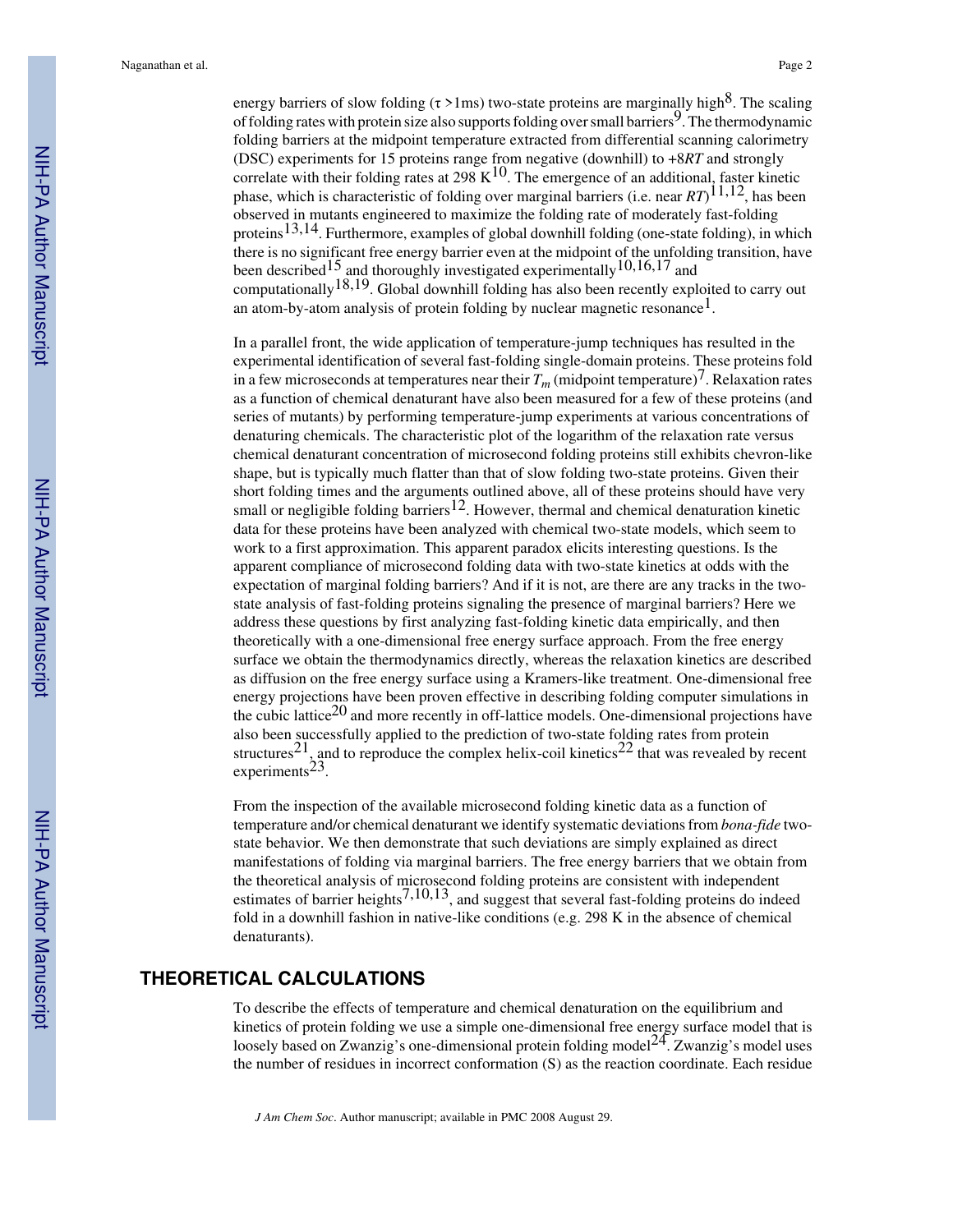can be either in a correct or incorrect conformation, and the entropy is directly obtained from all the possible combinations for each value of S. Instead, our model uses a property we term nativeness (*n*) as reaction coordinate. *n* Is defined as the average probability of finding any residue in native-like conformations. It is a continuous version of the parameter (N−S)/N in Zwanzig's model (with N being the total number of residues and S the number of residues in incorrect conformation). The definition of *n* as a probability allows for straightforward calculation of the conformational entropy (Δ*S conf* (*n*)) using the Gibbs entropy formula:

$$
\Delta S_{res}^{conf}(0) = \Delta S_{res}^{n=0} = S_{res}^{n=0} - S_{res}^{n=0}
$$

$$
\Delta S_{res}^{cont}(n) = -R[nln(n) + (1 - n)ln(1 - n)] + n\Delta S_{res}^{n=1} + (1 - n)\Delta S_{res}^{n=0} \quad for \ n > 0
$$
\n(eq. 1)

$$
\Delta S^{conf}(n) = N \Delta S_{res}^{conf}(n) \tag{eq. 2}
$$

where  $\Delta S_{res}^{n=0}$  reflects the difference in conformational entropy between a residue that is populating all possible non-native conformations and the same residue in the fully native conformation.

In the spirit of mean-field theory, we assume that the folding stabilization energy  $(\Delta H^0(n))$  is an exponential function of *n*:

$$
\Delta H^{0}(n) = \Delta H^{0}_{res} N[1 + (\exp(k_{\text{AH}} n) - 1)/(1 - \exp(k_{\text{AH}}))]
$$
\n(eq. 3)

where  $\Delta H_{res}^0$  is the stabilization energy per residue

The one-dimensional free energy surface for folding is directly obtained from:

$$
\Delta G(n) = \Delta H^0(n) - T\Delta S^{conf}(n) \tag{eq. 4}
$$

In this simple model, the free energy barrier for folding arises from the non-synchronous decay of conformational entropy and stabilization energy, consistently with energy landscape descriptions of protein folding<sup>25</sup>. The magnitude of the folding barrier can be simply adjusted by changing a single parameter: the exponent of the stabilization energy  $(k_{\Delta H})$ .

To model the effect of temperature on protein folding we define a heat capacity functional  $(\Delta C_p(n))$  that also decays exponentially with *n*:

$$
\Delta C_p(n) = \Delta C_{p,res} N \left[ 1 + \left( \exp(k_{\Delta C_p} n) - 1 \right) / \left( 1 - \exp(k_{\Delta C_p}) \right) \right]
$$
\n(eq. 5)

 $\Delta C_p(n)$  increases linearly with protein size as it has been observed empirically <sup>26</sup>. The exponent determines the curvature of the heat capacity functional, which controls the value of the heat capacity at the top of the barrier for a two-state protein. Using the entropy convergence temperature (385 K) of Robertson and Murphy<sup>26</sup> as the temperature at which solvation terms to the entropy cancel out, we obtain the following expression for the total entropy (conformational plus solvation):

$$
\Delta S(T,n) = \Delta S^{conf}(n) + \Delta C_p(n) \ln(T/385)
$$
 (eq. 6)

The folding stabilization energy (eq. 3) is then defined at the midpoint temperature leading to the following expression for the total changes in enthalpy as a function of temperature and *n*:

$$
\Delta H(T,n) = \Delta H^0(n) + \Delta C_p(n)(T - T_m) \tag{eq.7}
$$

It is then straightforward to obtain the one dimensional folding free energy surface as: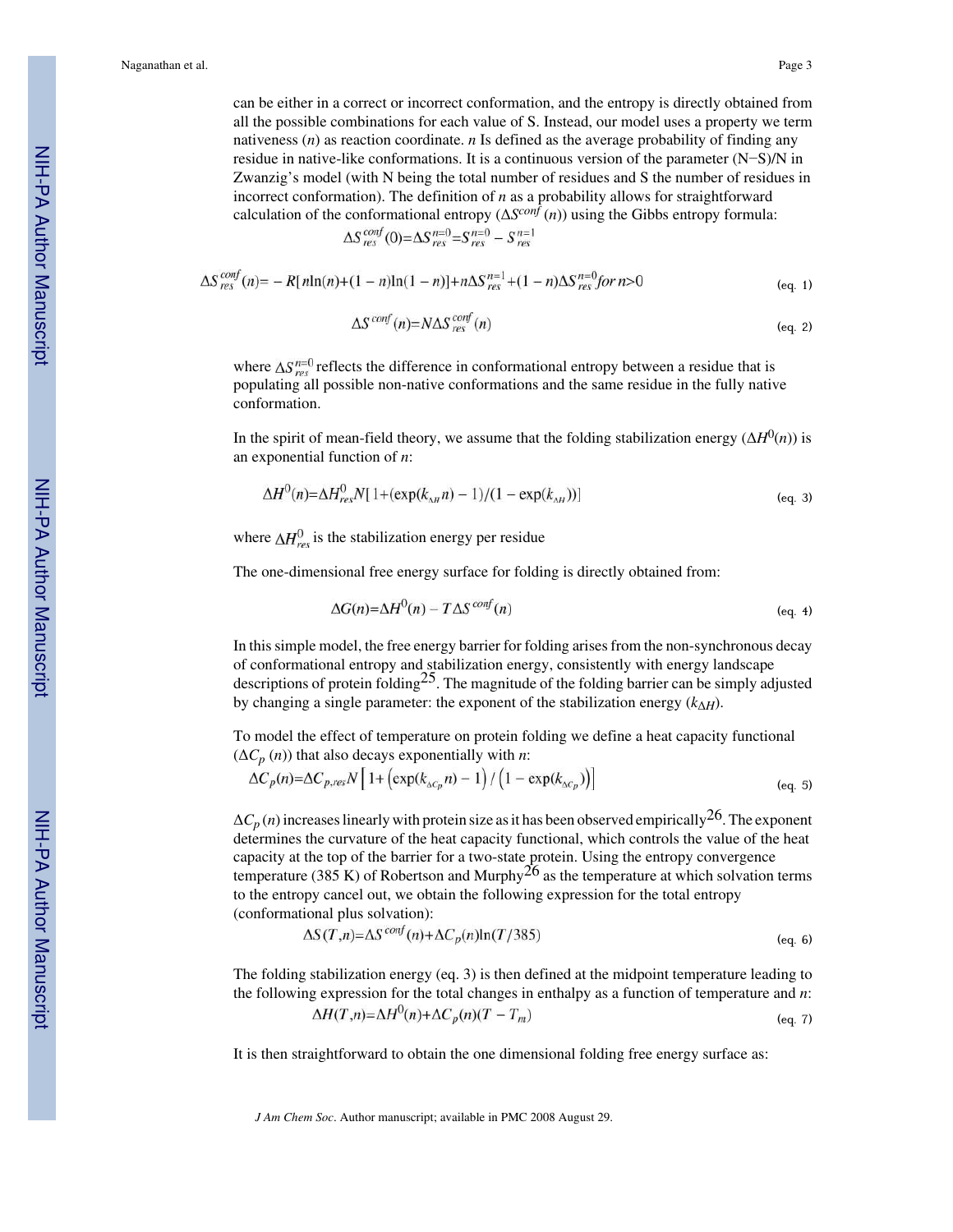$$
\Delta G(T,n) = \Delta H(T,n) - T\Delta S(n)(T,n) \tag{eq. 8}
$$

This treatment of the temperature dependence for folding complies with existing empirical descriptions of thermal protein denaturation<sup>27</sup>.

We model chemical denaturation effects as changes in the total free energy of folding that depend linearly on denaturant concentration following:

$$
\Delta G(F_D, n) = \Delta H^0(n) - T\Delta S(n) - mF_D \tag{eq. 9}
$$

where  $\Delta H^{0}(n)$  corresponds to the folding stabilization energy at the experimental temperature (eq. 3), and Δ*S* (*n*) corresponds to the entropy functional at the experimental temperature (calculated using the conformational entropy equations 1 and 2 for simplicity). In this model, *m* describes the dependence of the chemical destabilization free energy on nativeness, which we define phenomenologically with the equation:<br> $[4 \times 6 \times 1 \times 1]$ 

$$
n=1 - [(1+C)(n/((n'+C)))]
$$
 (eq. 10)

where *C* and *j* are phenomenological parameters. *m* Goes from 1 for  $n = 0$  to 0 for  $n = 1$  and partitions the chemical destabilization free energy between the folding and unfolding sides of the barrier for two-state proteins in ratios that are consistent with empirical measurements of *mf* /*meq*.

The relaxation kinetics arising from perturbations in the free energy surface are treated as diffusive following a Kramers-like treatment. To calculate the diffusive kinetics we employ a discrete representation of the free energy surface and the matrix method for diffusion kinetics of Lapidus et al.<sup>28</sup>. The effective diffusion coefficient is defined as:

$$
D(T) = k_0 \exp(-E_{a, res} N/RT) \tag{eq. 11}
$$

For simplicity  $k_0$  is assumed temperature independent, while all the temperature effects arising from changes in solvent viscosity and internal friction from the protein (or landscape roughness<sup>6</sup>) are embedded in the activation energy per residue ( $E_a$ <sub>res</sub>).

#### **Calculation of free energy barrier heights**

Barrier heights are calculated from the free energy surface using a dividing line located at 2/3 of the distance in nativeness between the fully unfolded and native minima. The transition state ensemble is defined as the area centered in the dividing line and with width of 0.12 (for chemical denaturation) or 0.22 (for thermal denaturation) nativeness. Barriers are then obtained from the ratio between the weighted probability of the ground state (unfolded or native) and the transition state. The transition state ensemble was defined as a fixed region of the free energy surface to allow quantitative comparison between profiles exhibiting a maximum between the two minima (i.e. two-state and marginal barriers) and completely downhill profiles. The width of the transition state ensemble was constrained to ensure changes smaller than *RT* within the ensemble, and then calibrated independently in chemical and thermal denaturation calculations to maximize the agreement between folding-unfolding barrier heights and populations on both sides of the barrier (typically within 0.1 *RT*).

#### **Normalization of mkin experimental values**

To compare the experimental chemical midpoint rates versus kinetically determined m-values (*m*kin) from disparate proteins with the theoretical curve (red curve in figure 4a), we used a simple normalization procedure. The general idea is to match the relative slope of the changes in m versus midpoint rates for a mutant series with the appropriate segment of the theoretical curve. The position on the x-axis for each protein dataset was obtained by converting its average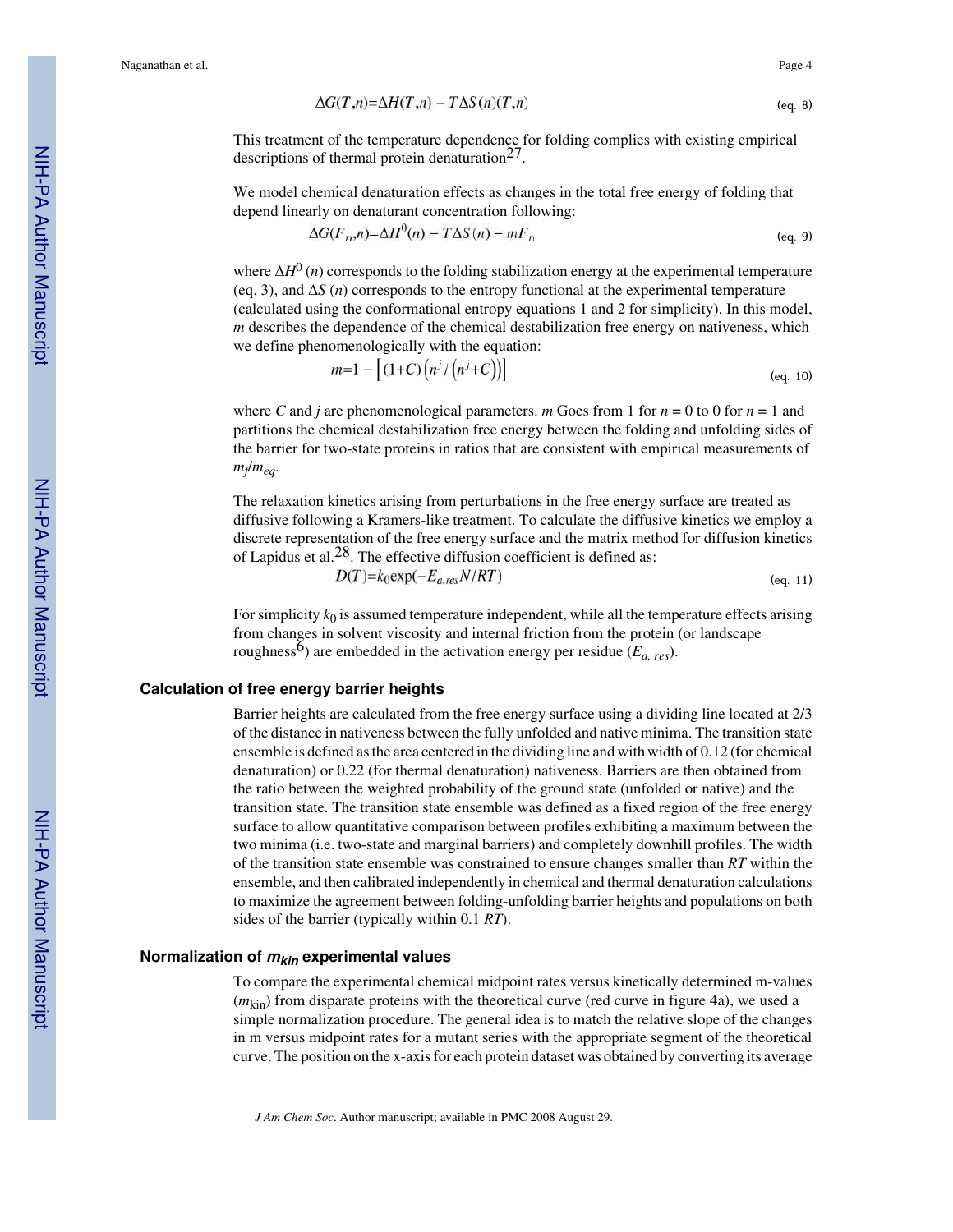rate at midpoint to a free energy barrier using a pre-exponential factor of 1/(20 μs) at 298 K. The experimental m-values for each protein dataset were then normalized using the expression:

 $\left(m_{kin}^i/\langle m_{kin}\rangle\right)$ y, where y is the y-axis value in the theoretical curve that corresponds to the average barrier height of the mutant series.  $m_{\text{kin}}$  values for the proteins and mutants were obtained from the kinetic two-state parameters reported in the literature.

#### **RESULTS AND DISCUSSION**

Kinetic experiments on fast folding proteins have been systematically analyzed with chemical two-state models<sup>29–40</sup>. The general justification for the two-state analysis is the observation of exponential kinetics. However, exponential decays are not exclusive to high barrier-crossing processes. Some theoretical simulations of the downhill folding regime in simple kinetic models<sup>41,42</sup> and of kinetics over marginal barriers<sup>11,19</sup> produce exponential decays. Diffusive relaxations occurring in a harmonic well in response to the small free energy perturbations characteristic of T-jump experiments also exhibit exponential decays<sup>43</sup>. Moreover, in their analysis of the microsecond-folding 6–85 fragment of  $\lambda$  repressor Yang and Gruebele noticed significant deviations from *bona-fide* two-state behavior <sup>37</sup>.

In fact, closer inspection of available fast-folding data shows that the deviations from two-state behavior are systematic. In chemical denaturation experiments of microsecond-folding proteins the *m*-value determined kinetically from the slope of the two limbs of the chevron plot  $(m_{kin})$  seems to be significantly smaller than the *m*-value from equilibrium experiments (*meq*). The trend is quite evident, and leads to discrepancies well above experimental uncertainty ( $\sim$ 35% lower for  $m_{kin}$  in some of the fastest proteins and mutants<sup>31,35,44</sup>). A related phenomenon is the observation of decreasing *mkin* values as the relaxation rate at the chemical midpoint gets faster in series of single point mutants or structural homologues of fastfolding proteins. This effect is illustrated in figure 1a, which plots the *mkin* values versus the chemical midpoint rate for the engrailed homodomain family  $35$ , and for mutant series of the E3BD pseudo-wildtype<sup>39</sup> and FBP28 WW domain<sup>40</sup>. Another interesting trend is that the slope for the changes in *mkin* versus midpoint rate increases with the average rate for the series. In the fastest of the three series (FBP28 WW domain; green in figure 1a), *mkin* changes so much relative to the moderate changes in rate that a linear correlation analysis becomes inappropriate. The *m*-value of two-state folding proteins depends on protein size and structure, but should be similar for series of single point mutants or protein homologues<sup>45</sup>. Furthermore, in two-state folding, any small changes in *m*-value induced by mutation should be uncorrelated with the changes in midpoint rates. Therefore, the trends shown in figure 1a constitute significant deviations from two-state behavior. The magnitude of the deviations increases with the folding rate, suggesting a direct connection with the height of the folding barrier. This is apparent even for the rates at the chemical denaturation midpoint (figure 1a) in which barrier heights are maximal (i.e. rates are minimal).

More proteins have been studied as a function of temperature using standard temperature-jump experiments. Figure 1b shows the experimental data for 9 of these previously studied fastfolding proteins29,30,32–34,36–38,46. The 9 fast-folding proteins range from 32 to 80 residues in length (see table 1), have both α-helical and β-sheet structures, and include the *de novo* designed protein  $\alpha_3$ D. The rates at the midpoint temperature  $(T_m)$ , which averages ~340 K (see table 1), are about one order of magnitude faster than the rates at the chemical midpoint and 298 K. Plotting all the data together reveals very striking similarities. In spite of large differences in size, structure and sequence, the relaxation rate as a function of temperature is quite similar for all of them. All relaxation rates cluster together within a narrow range at all accessible temperatures (dashed lines in figure 1b signal a factor of 50). Furthermore, the temperature dependence of the rate is weak and very similar for all the proteins, regardless of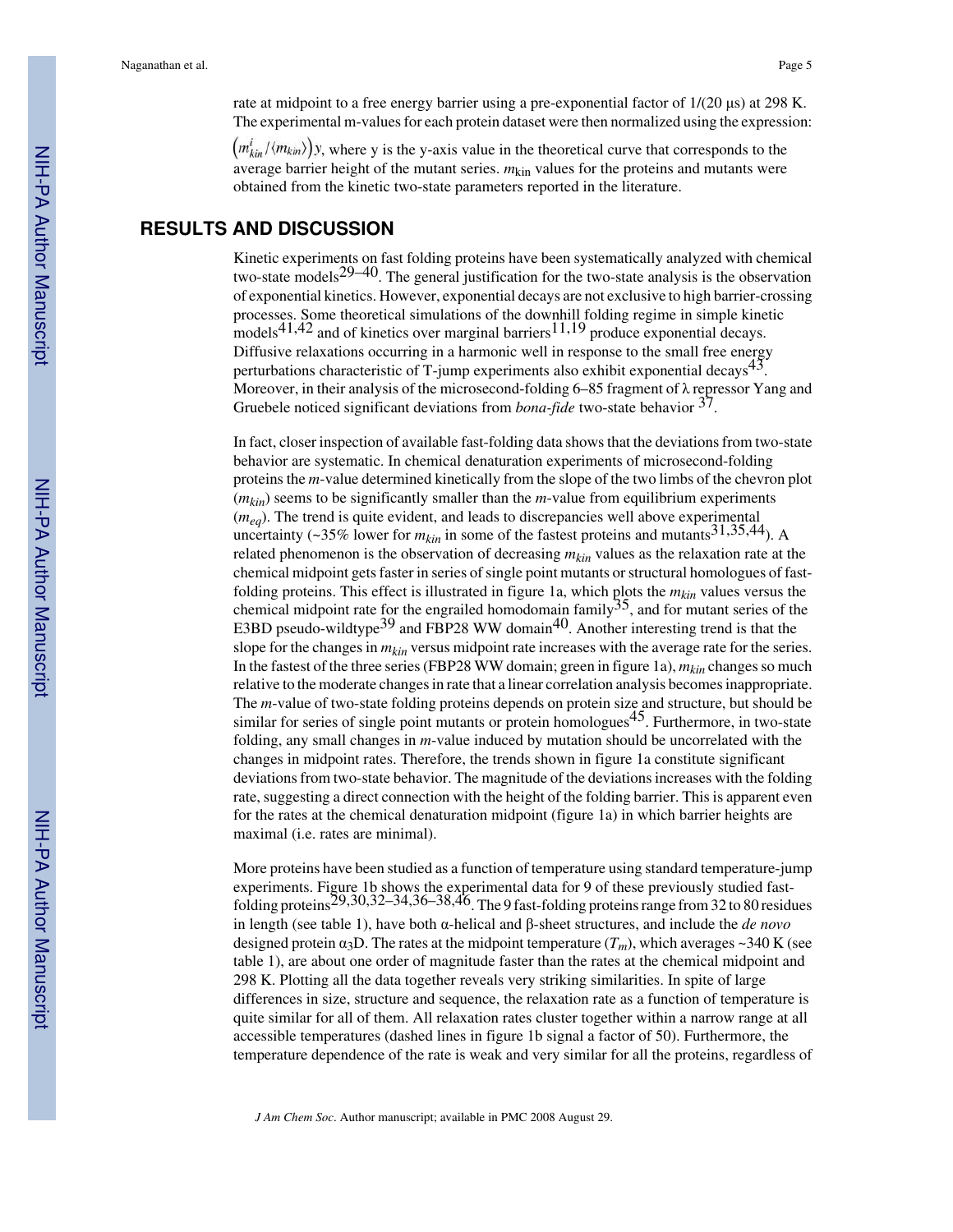their relative folding speed. Accordingly, the rates at *Tm* of fast-folding proteins do not correlate with size neither with the absolute contact order. The relative contact order only shows a marginal correlation coefficient of  $\sim 0.6$ . In other words, proteins that fold in the microsecond range at their  $T_m$  exhibit strikingly common rate behavior that diverges from that of slower folding proteins. Notably, the apparent temperature dependence of the relaxation rate is not only weak, but almost linear across the accessible temperature range –typically ~20 K below and above the  $T_m$ . This is in contrast with the expectation of opposing temperature dependences for the folding and unfolding limbs in two-state folding47. It is also interesting that the rate behavior of Villin HP36 monitored by FTIR<sup>46</sup> and by Trp fluorescence quenching from an engineered Histidine<sup>33</sup> are disparate (purple and cyan circles in figure 1b), perhaps suggesting the probe-dependent kinetics expected for proteins near the downhill folding regime<sup>11</sup>.

To rationalize the observations summarized in figure 1, we employ the simple free energy surface model described above. We simulate chemical denaturation experiments using a cost in entropy of 10  $J/(mol.K)$  per residue, which results in the entropic contribution to the free energy shown in figure 2a (blue curve) for an 80 residue protein. This value is consistent with empirical estimates of the folding entropy at 298  $\mathrm{K}^{26}$ . The stabilization energy decays exponentially with curvature determined by the magnitude of the exponent (see figure 2a). The changes in chemical destabilization energy as a function of nativeness are described with the function shown in blue in figure 2b, which corresponds to equation 10 with coefficients  $j = 8$ and  $C = 0.04$ . This function produces chevron plots with  $\frac{3}{4}$  of *m* on the folding limb and  $\frac{1}{4}$  on the unfolding limb in calculations with high free energy barriers, roughly corresponding to the average values found in two-state proteins. We describe the fluorescence signal of the protein using a one-step function that switches from 0 to 1 at 0.65 nativeness, thus allowing direct simulation of chemical denaturation experiments. Such one-step function is a reasonable description for the signal expected from a single buried tryptophan<sup>11,41</sup>, and maximizes the compliance with two-state behavior by separating the conformational ensemble into two discrete signals (folded and unfolded).

In this model, the magnitude of the entropy cost per residue determines the position and width of the minimum in entropy (blue in figure 2a), whereas the shape of the free energy surface is determined by the interplay between entropy and enthalpy. For enthalpy functionals with steep curvature (e.g.  $\kappa_{\rm AH} > 1.5$  in figure 2a) the free energy surface at midpoint displays two welldefined minima separated by a high free energy barrier (e.g. black and gray curves in figure 3a), leading to classical two-state behavior. Enthalpy functionals with shallower decays produce free energy surfaces with only one minimum that moves from high to low nativeness values as the destabilization energy increases (one-state folding  $17,41$ ). At midpoint conditions, the minimum of the one-state free energy surface is located equidistant from the two minima of the two-state cases ((e.g. blue curve in figure 3a). With the enthalpy curves shown in figure 2a, the model produces folding barrier heights at the midpoint that range from  $\sim -2$  kJ.mol<sup>-1</sup> (one-state or global downhill) to  $\sim 40$  kJ.mol<sup>-1</sup> (figure 3a), allowing for a detailed exploration of the two-state to one-state folding phase diagram. Our treatment of the chemical destabilization energy results in linear changes in macroscopic folding free energy (i.e. the ratio of the integrated probability on each side of a dividing surface placed at 0.65 nativeness), consistently with experiments<sup>45</sup>. This is the case even for global downhill examples, as is shown in figure 3b. The simulation of equilibrium chemical denaturation experiments shows typical sigmoidal unfolding curves (figure 3c). Interestingly, the shape of the equilibrium curve appears insensitive to the folding barrier as long as the barrier height at the chemical midpoint is higher than  $\sim 10 \text{ kJ}$ .mol<sup>-1</sup> ( $\sim 4 \text{ RT}$ ), but it becomes flatter as the barrier height decreases beyond this point (figure 3c). Similar behavior is found in the simulation of chemical denaturation kinetic experiments (figure 3d). All the free energy surfaces shown in figure 3a, including the global downhill examples, produce V-shaped chevron plots in which the minimum is near the equilibrium denaturation midpoint. This result demonstrates that the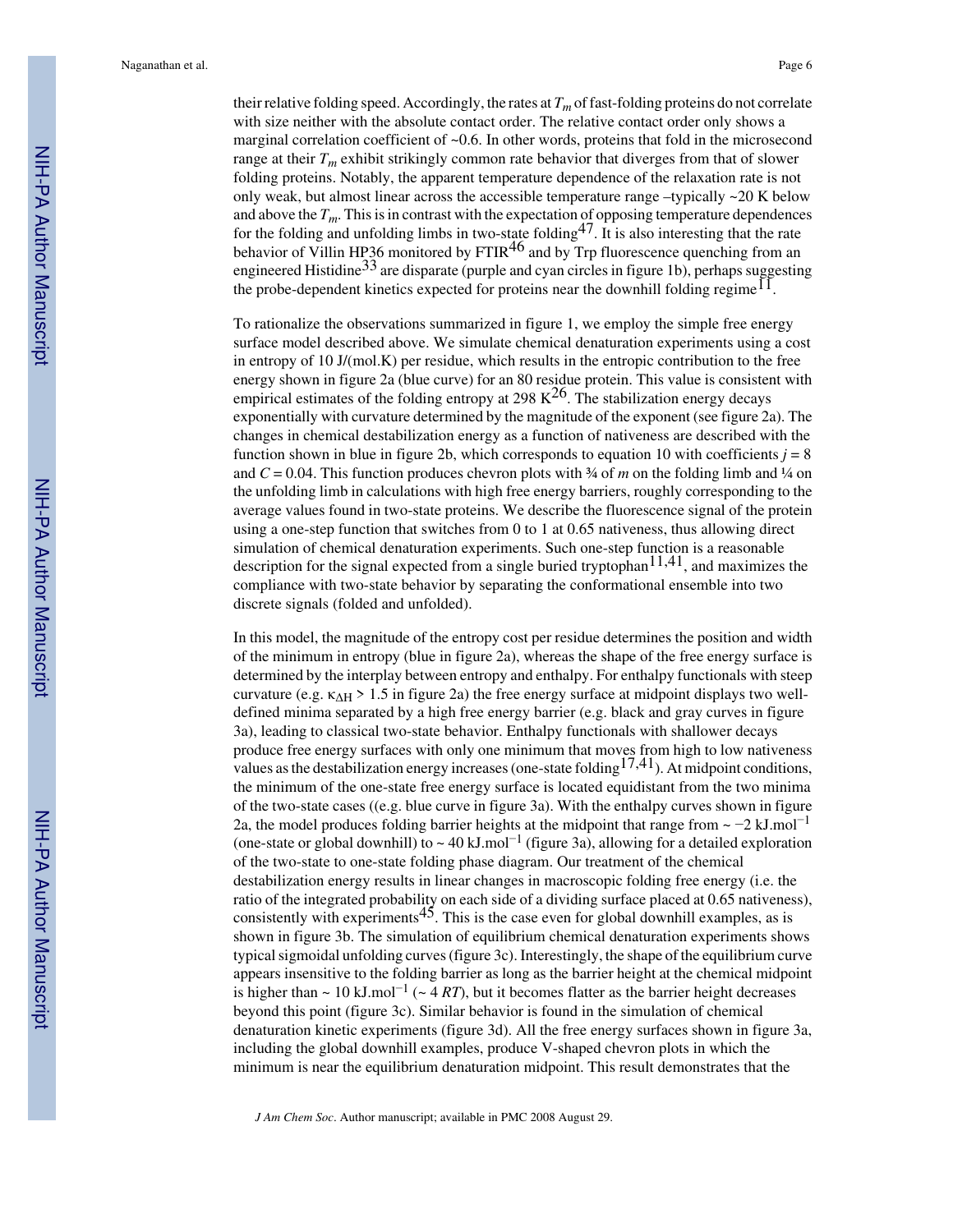observation of chevron-like kinetics is by itself not a diagnostic criterion of two-state behavior. However, the plots become noticeably flatter as the barrier decreases. At first glance, the flattening of the chevron plot shown in figure 3d is quite similar to the experimental data in the engrailed homeodomain family  $35$ .

Barrier height effects can be analyzed more specifically by plotting the macroscopic sensitivity to chemical denaturation (relative to the microscopic chemical destabilization free energy; *FD* in eq. 9) versus the height of the folding barrier at the chemical midpoint (figure 4a). The macroscopic sensitivity to chemical denaturants is simply obtained by fitting the equilibrium unfolding curves ( $m_{eq}$ ) or the kinetic chevron plots ( $m_{kin}$ ) to a chemical two-state model, thereby mimicking the standard experimental analysis. The barrier height is calculated directly from the free energy surface (see theoretical calculations). Figure 4a confirms that there are almost no changes in *meq* when the barriers at midpoint are ≥10 kJ.mol−<sup>1</sup> . Changes in *meq* become increasingly pronounced for barriers between 10 and 0 kJ/mol and taper off for globally downhill proteins. The changes in *mkin* are more apparent, and start at slightly higher midpoint folding barriers (figure 4a). These results explain the observation of negative correlations between measured *m-*value and folding rate at chemical midpoint, as well as the increased slope for faster mutant series (see figure 1a). Furthermore, figure 4a shows that this phenomenon is directly linked to folding via marginal folding barriers (≤3.5 *RT*). Therefore, this analysis indicates that the barriers of microsecond-folding proteins are marginal even at their maximal value (i.e. chemical midpoint). The origin of this behavior is the movement of the minima in the free energy surface, which tracks the height of the barrier (see figure 3a). Both minima move closer together as the barrier decrease. However, the shift is much more pronounced for the unfolded minimum, which becomes significantly more structured with lower barriers. Such behavior is in complete agreement with empirical observations of "partly structured" denatured states in fast folding proteins<sup>31</sup>. It is also consistent with a recent phenomenological analysis of folding data, which points to structural changes in the denatured state as the main source for  $m$ -value changes upon mutation<sup>48</sup>. It is important to mention here that movement of the minima with the barrier height is an intrinsic property of free energy surface analyses. This property does not depend on the specific formulation of the theoretical model or the parameters employed. In other words, it should be a robust property of folding reactions that might be of use to estimate folding barrier heights independently of the magnitude of the diffusion coefficient.

In this regard, the ratio  $m_{kin}/m_{eq}$  is of particular interest.  $m_{kin}/m_{eq}$  should always be smaller than 1 because barrier effects are stronger on the kinetics (inset of figure 4a). Therefore, this ratio could be a sensitive indicator of the height of the folding barrier. An additional advantage is that  $m_{kin}/m_{ea}$  provides a relative scale that permits direct comparison between different proteins. For proteins with large midpoint barriers  $m_{kin}/m_{ea}$  is too close to 1 to permit direct analysis given the accuracy threshold of protein folding experiments. However, for proteins with midpoint barriers ≤25 kJ.mol−<sup>1</sup> the ratio *mkin*/*meq* seems to be small enough to be detectable in standard experimental data. Indeed, the experimental value of 0.89 (no fitting errors available) reported in the literature for the millisecond folding CspB<sup>49</sup> converts into a chemical midpoint barrier of  $\sim$ 24 kJ.mol<sup>-1</sup>, consistently with its previous assignment to the twilight folding zone based on the analysis of calorimetric data<sup>10</sup>. Literature  $m_{kin}/m_{ea}$  of 0.74  $\pm 0.06$  for engrailed homeodomain<sup>35</sup>, 0.68  $\pm 0.04$  for FBP28 W30A WW domain<sup>31</sup>, and 0.74  $\pm$  0.09 for BBL H166W<sup>44</sup> result in chemical midpoint barrier heights of 6.7  $\pm$  5, 2.1  $\pm$  2.5, and 6.4 ± 8 kJ.mol−<sup>1</sup> , respectively. In spite of the large uncertainties, the *mkin*/*meq* ratios of these three proteins confirm that their maximal folding barriers (i.e. at the chemical midpoint) are marginal. How large are their folding barriers in native-like conditions? The free energy surface analysis shown in figure 3 enables us to address this question. Figure 4b shows a plot of the barrier height in native-like conditions ( $\beta_{H2O}$ ) versus the barrier height at the chemical midpoint. The plot leads to a straightforward classification of the downhill-two state phase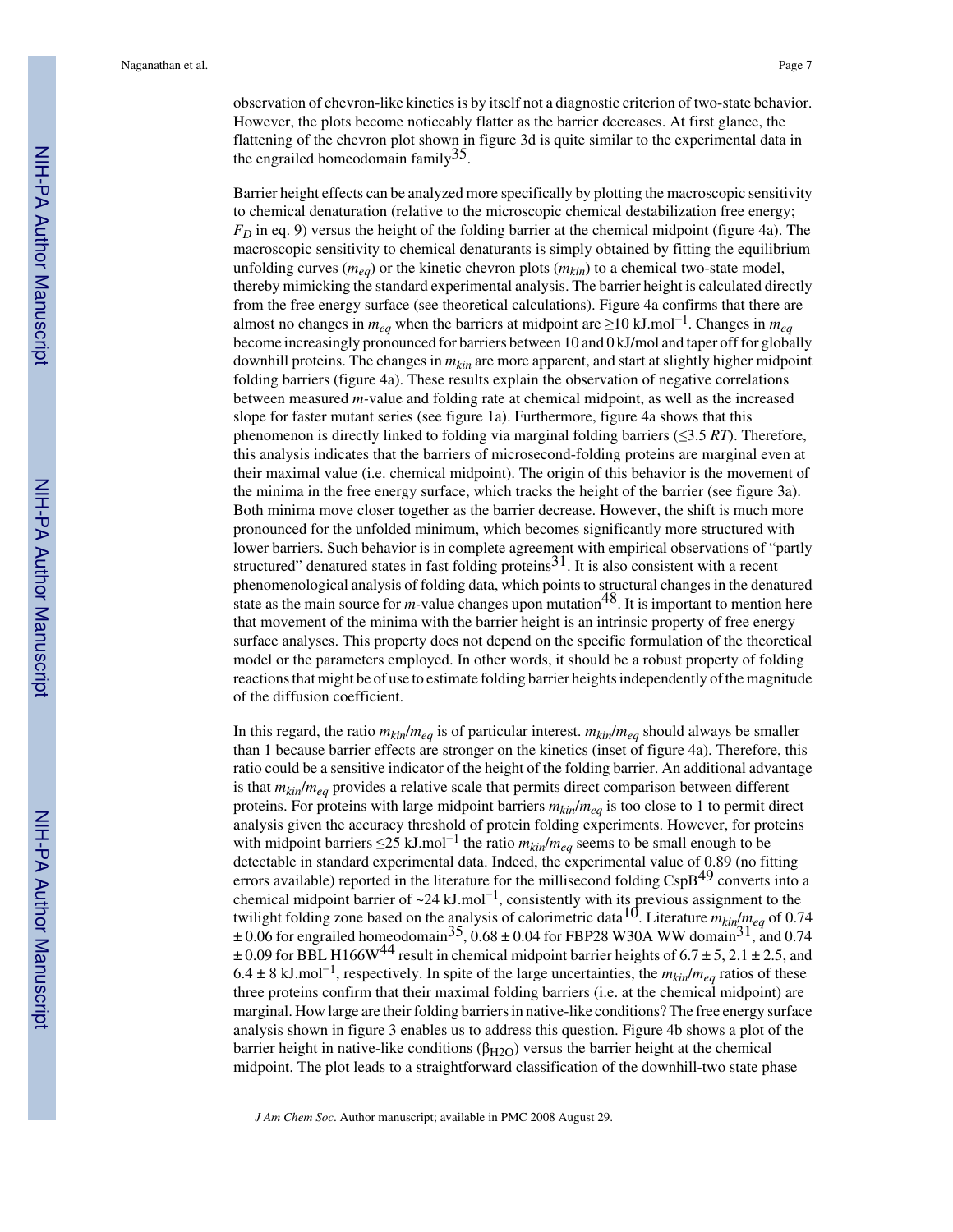diagram into four folding regimes. Two-state proteins are those for which there is a significant barrier (≥9 kJ.mol−<sup>1</sup> or ~ 3.5 *RT*) even in native like conditions. Proteins with chemical midpoint barriers between 24 and 14 kJ.mol<sup>-1</sup> are classified as twilight zone because their folding barriers become marginal in native conditions. Finally, the intercept of the 0 barrier line in figure 4b indicates that proteins with barrier heights ≤14 kJ.mol<sup>-1</sup> at the chemical midpoint should fold downhill in native-like conditions. The downhill folding group can be divided into two subgroups. The first one corresponds to global downhill proteins in which the barrier is below zero even at the midpoint, as it has been described for BBL  $1,15,17$ . The second subgroup corresponds to proteins that fold downhill only in native conditions. Therefore, the  $m_{kin}/m_{ea}$  analysis indicates that several previously studied microsecond-folding proteins fold downhill in the absence of denaturant.

This result can be further tested taking advantage of the dependence of *mkin* on the midpoint barrier (red curve in figure 4a). Figure 4a indicates that the slope of the *mkin* versus midpoint folding rate plot is also sensitive to the barrier height. In principle, matching the curvature of *m<sub>kin</sub>* versus midpoint folding rate data from series of mutants to the theoretical curve in figure 4a should allow for direct conversion of folding rates into barrier heights, thereby providing estimates of the folding diffusion coefficient for individual protein scaffolds. Unfortunately, the experimental accuracy in the determination of *m-*values is too low for such an exercise. A more practical alternative is to combine mutational data from several proteins spanning a large range in midpoint folding rates using a common (average) folding diffusion coefficient. Because *m-*values strongly depend on protein size, structure and aminoacidic sequence, the superimposition of data from different proteins requires normalization to the average *m-*value for each mutant series (see the theoretical calculations for details). Figure 4c shows the superimposition of all the experimental data in figure 1a together with data on two BBL-related variants<sup>44</sup>, three WW domains<sup>31</sup>, and mutational data from two millisecond-folding proteins<sup>49,50</sup> and two slow folding proteins<sup>51,52</sup>. The curvature of the combined normalized experimental data closely follows the theoretical curve (black curve). Furthermore, this analysis is completely consistent with the  $m_{kin}/m_{ea}$  results, and indicates that the BBL homologues, the WW domains and their mutants, pseudo-wild-type E3BD and mutants, and engrailed homoedomain, all fold downhill in native conditions. Our free energy surface analysis is remarkably successful in reproducing and interpreting the deviations from two-state behavior observed in chemical denaturation experiments of microsecond folding proteins.

It is important to notice, however, that the superimposition shown in figure 4c uses an average folding diffusion coefficient of 1/(20 μs) at 298 K (compare upper and lower scales in the abscissa of figure 4c). However, due to the existing data spread, the superimposition is of similar quality for diffusion coefficients ranging from  $1/(5 \text{ }\mu s)$  to  $1/(100 \text{ }\mu s)$ . This range of diffusion coefficients is consistent with the value estimated from the comparison between thermodynamic folding barriers estimated from calorimetry and folding rates at 298  $K^{10}$ . But, the value of 1/(20 μs) used in figure 4c is at least an order of magnitude slower than recent empirical estimates of the folding speed limit from temperature denaturation kinetic  $experiments<sup>7</sup>$ . Such empirical estimates are based on experimental data at higher temperature (~340 K on average), raising the question of whether there is an intrinsic discrepancy between the two values, or rather a simple temperature effect.

To investigate this question we introduce temperature effects in our simple one-dimensional free energy surface model using an implementation that is consistent with existing phenomenological descriptions of folding thermodynamics. In particular, we employ the entropy convergence temperature of Robertson and Murphy (i.e. 385 K) as the temperature at which solvation terms to the entropy cancel out. Under these conditions the entire change in entropy upon folding corresponds to the decrease in conformational entropy<sup>26</sup>. We then use a value of 16.5 J.mol<sup>-1</sup>.K<sup>-1</sup> as the difference in conformational entropy between a residue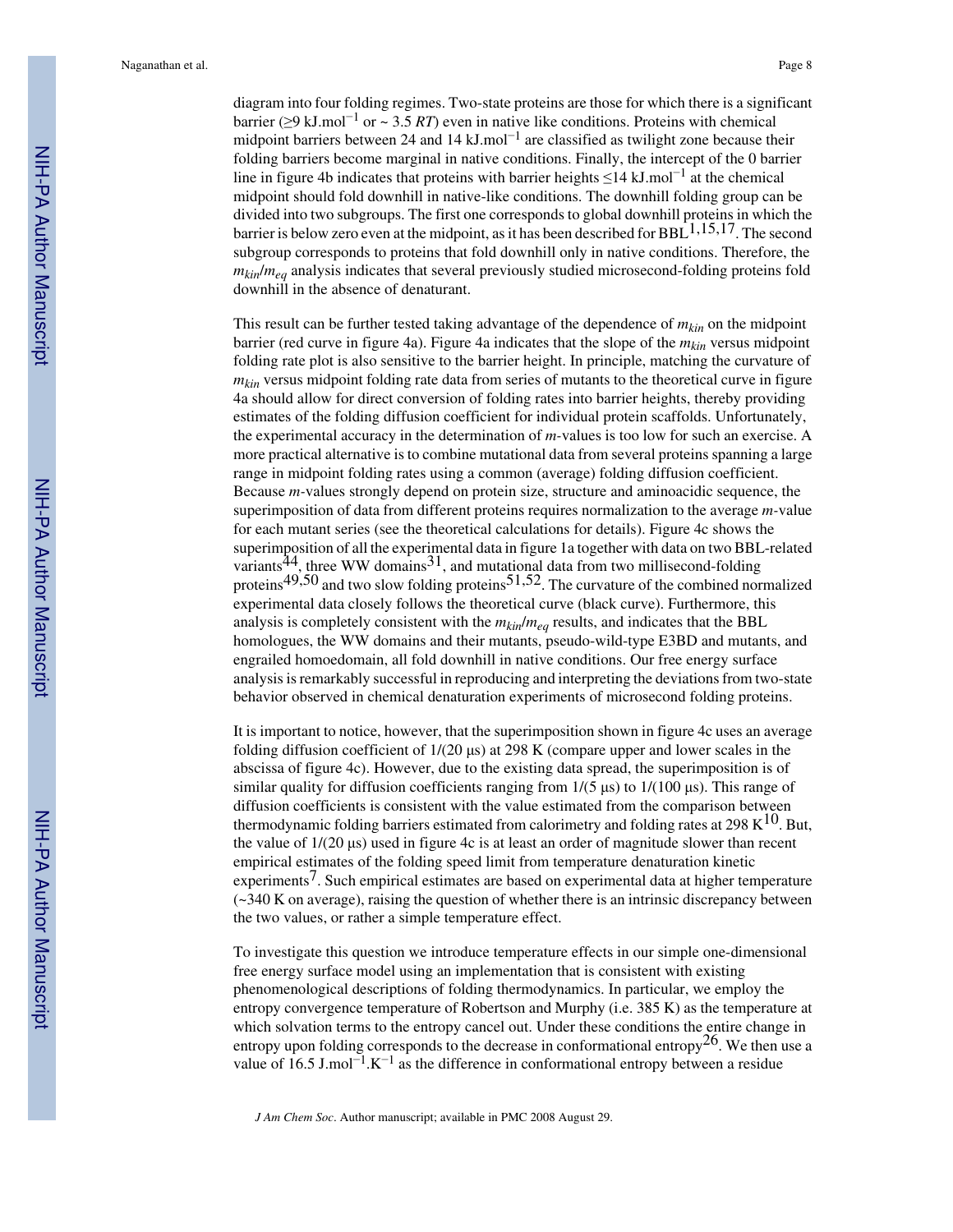populating all non-native conformations and in the fully native conformation ( $\Delta S_{res}^{n=0}$ ). This value for  $\Delta S_{res}^{n=0}$  results in an average cost in entropy per residue upon folding of ~ 17.5 J.mol<sup>-1</sup>.K<sup>-1</sup> (calculated from the magnitude of the maximum in the conformational entropy functional; eq. 1), which coincides with the average change in folding entropy per residue at 385 K estimated from DSC data of 56 two-state proteins<sup>26</sup>. We parameterize the heat capacity functional (eq. 5) by directly fitting to this model the DSC data of 14 small proteins, including several proteins that are found to fold downhill by the analysis with the variable-barrier model of Muñoz and Sanchez-Ruiz<sup>53</sup>. Such fitting exercise rendered an average  $\Delta C_p$ ,  $_{res} = 50$ J.mol<sup>-1</sup>.K<sup>-1</sup> (also consistent with the empirical analysis of Murphy and Robertson<sup>26</sup>) and  $k_{\Delta C_p}$  = 4.3. The thermodynamic properties for a given protein are then completely determined by its size (number of residues, N) and just two additional parameters: the midpoint temperature  $(T_m)$  and the curvature of the enthalpy functional  $(k_{\Delta H})$ .  $T_m$  defines the temperature at which the probability-weighted nativeness ( $\langle n \rangle$ ) reaches a value of  $(n_U+n_F)/2$ , where  $n_U$  and  $n_F$  are the nativeness values of the unfolded and folded wells, respectively. The curvature of the enthalpy functional determines the height of the free energy barrier at the midpoint temperature.

Figure 5a shows simulations of temperature-jump kinetic experiments for various examples of 50 residue proteins with  $T_m$  = 335 K and midpoint barrier heights ranging from  $-0.6$  to 8.2 kJ.mol<sup>-1</sup> (barrier heights are specified in legend of figure 5b). These values are consistent with the mean protein size and  $T_m$  of the set of experimental data shown in figure 1b. The simulations in figure 5a have been carried out with a temperature independent diffusion coefficient, and thus illustrate the changes in relaxation rate arising from just the thermodynamic properties of the free energy surface. In these simulations the relaxation rate exhibits a minimum at the midpoint temperature, speeding up at both higher and lower denaturational stress. The origin of the V-shaped rate dependence is that the entropy at the top of the folding barrier is intermediate between the entropies of native and unfolded minima, similarly to *m*-values in chemical denaturation experiments. The heat capacity at the barrier-top is also intermediate, producing the characteristic downward curvature of the relaxation rate in native conditions and upward curvature in unfolding conditions<sup>47</sup>. The curvature is less apparent in T-jump experiments and simulations (e.g. figure 5a) than in classical stopped-flow experiments at various temperatures<sup>47</sup> simply because of the limited temperature range available to  $T$ -jump measurements. A particularly interesting trend in the simulations, as we observed in simulations of chemical denaturation experiments, is that the temperature dependence of the relaxation rate flattens out as the height of the folding barrier decreases (see figure 5a). In other words, the free energy surface responds in similar ways to temperature and chemical denaturants.

However, temperature effects on folding kinetics are more complex because the diffusion coefficient is also temperature dependent<sup>12</sup>. In addition to the temperature-induced changes on solvent viscosity, folding diffusion coefficients should include activated terms from crossing of microbarriers, such as steric hindrance in peptide bond rotations<sup>54</sup>, and from the forming and breaking of non-native interactions as folding proceeds (i.e. roughness in the energy landscape $6,25$ ). The changes in solvent viscosity correspond to an activation energy of ~16 kJ.mol−<sup>1</sup> (~ 6.5 *RT*). The activated terms arising from crossing microbarriers and breaking of non-native interactions should scale with protein size because folding dynamics involve concerted motions of the whole polypeptide chain. Moreover, the dynamic terms associated to landscape roughness could exhibit super-Arrhenius temperature dependence $6,55$ . Even more complex temperature effects can arise from the barrier top shifting with temperature together with a diffusion coefficient that depends on the position along the reaction coordinate<sup>56</sup>. For simplicity we describe here the temperature dependence of the diffusion coefficient with a simple Arrhenius activation energy that scales linearly with protein size (see theoretical calculations). An activation term of  $\sim 0.9 \text{ kJ/mol}^{-1}$  per residue changes the plots of the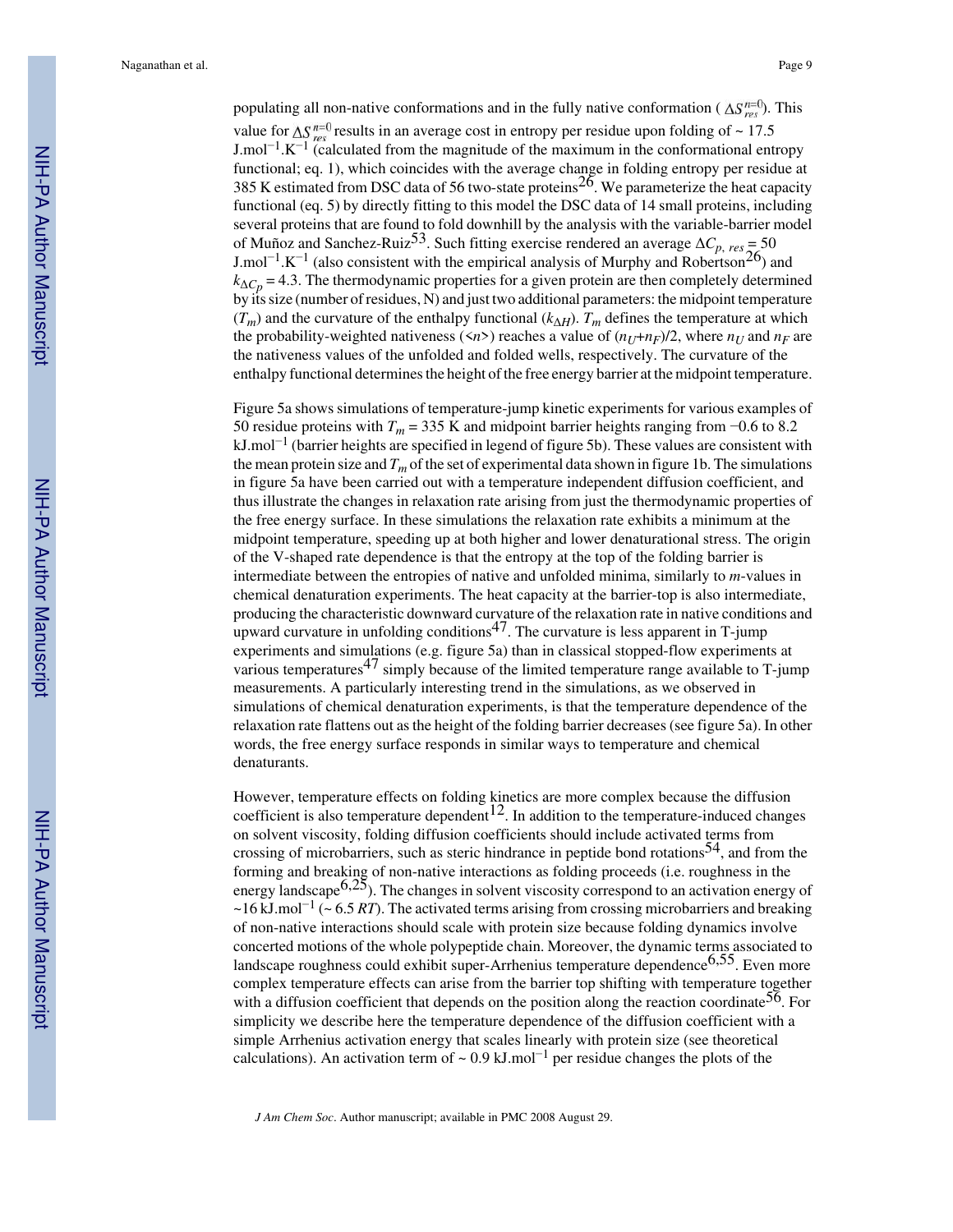relaxation rate as a function of temperature as shown in figure 5b. This value is consistent with the analysis of the temperature dependence of helix-coil kinetics<sup>54</sup> and with the data shown in figure 1b (see below). The incorporation of temperature effects on the diffusion coefficient speeds up the relaxation at higher temperatures and slows it down at lower temperatures, resulting in Arrhenius plots that bear striking similarities with the experimental fast-folding data. In spite of the changes introduced by a temperature dependent diffusion coefficient, the overall trends of figure 5a remain unaltered. Particularly, it is obvious from figure 5b that the shape of the relaxation rate versus temperature plot is directly connected to the folding barrier height at the midpoint temperature. Small barriers result in an almost flat relaxation rate below  $T_m$  and highly activated above it (e.g. blue curve in figure 5b). The more downhill the protein, the more linear is the plot of the relaxation rate versus temperature (e.g. dark red curve in figure 5b). Thus, combining experimental data on the magnitude and temperature dependence of the relaxation rate allows estimating both, barrier height and diffusion coefficient.

We then used the free energy surface model to directly fit the temperature dependent relaxation rate of all microsecond-folding proteins shown in figure 1b. The fits involve only 4 parameters: 2 that control the properties of the free energy surface (*Tm* and *kΔH*) and two that determine the diffusion coefficient  $(k_o \text{ and } E_{a, res})$ . The model is able to fit the experimental data as well as the two-state models used originally by the authors (figure 5c), with the advantage that it provides estimates for the folding barrier and diffusion coefficient as a function of temperature. The results of the fitting exercise are summarized in table 1. The table shows that the activation energy per residue is very similar for most of these proteins, and clusters around a value of  $\sim$ 1 kJ.mol−<sup>1</sup> . The notable exception is the *de novo* designed protein α3D, which exhibits much weaker temperature dependence.

The barrier heights at the  $T_m$  are in general small, with several proteins in the 5 to 8 kJ.mol<sup>-1</sup> range and 2 proteins with barriers below *RT*. 1Prb appears to fold globally downhill, in agreement with results from computer simulations  $57$ . The table also shows the values obtained for the minimal folding time (i.e. inverse of the folding speed limit) at the midpoint temperature, which are slightly different from the various proteins resulting in a median value of  $1/(2.5 \text{ }\mu\text{s})$ at T ~ 340 K. Such median value is consistent with recent empirical estimates of the folding speed limit<sup>7,9</sup>. Moreover, the speed limits at  $T_m$  that we obtain here for the fast-folding mutant of lambda repressor and for the N27H mutant of Villin headpiece are in very close agreement with the estimates made by the authors with independent methods  $13,58$ . Another interesting observation is that the results obtained for Villin headpiece are different for the FTIR data of the wild-type sequence<sup>46</sup> and the fluorescence data on the N27H mutant<sup>33</sup>. For Villin N27H we obtain a midpoint barrier of  $\sim$  7 kJ.mol<sup>-1</sup> and a minimal folding time of 0.5 microseconds, while for the wild-type the barrier is near zero and the folding time is about 5 times slower. Although the two proteins have similar  $T_m$  and overall rates, the parameters are different because of their distinct temperature dependences (cyan and purple circles in figure 5c). Differences could arise from the mutation or from the spectroscopic probes employed in these two proteins. Probe dependent kinetics are expected when protein folding involves crossing marginal barriers<sup>11</sup>. But, there also are significant differences in the rate behavior of several single point mutants of Villin N27H, all of which have been studied using the same fluorescence probe  $33,58$ . The observation of differences in rate behavior upon single point mutation is also suggestive of folding over marginal barriers in which the tradeoff between energetic and dynamic contributions to the relaxation rate is delicate. It is interesting that the analysis with a simple one-dimensional free energy surface model is sensitive to such subtle changes in dynamic behavior, indicating that it can indeed discriminate between slightly different folding behaviors.

Table 1 indicates that the 9 microsecond-folding proteins analyzed here have small or no barriers at the midpoint temperature, in agreement with the conclusions extracted from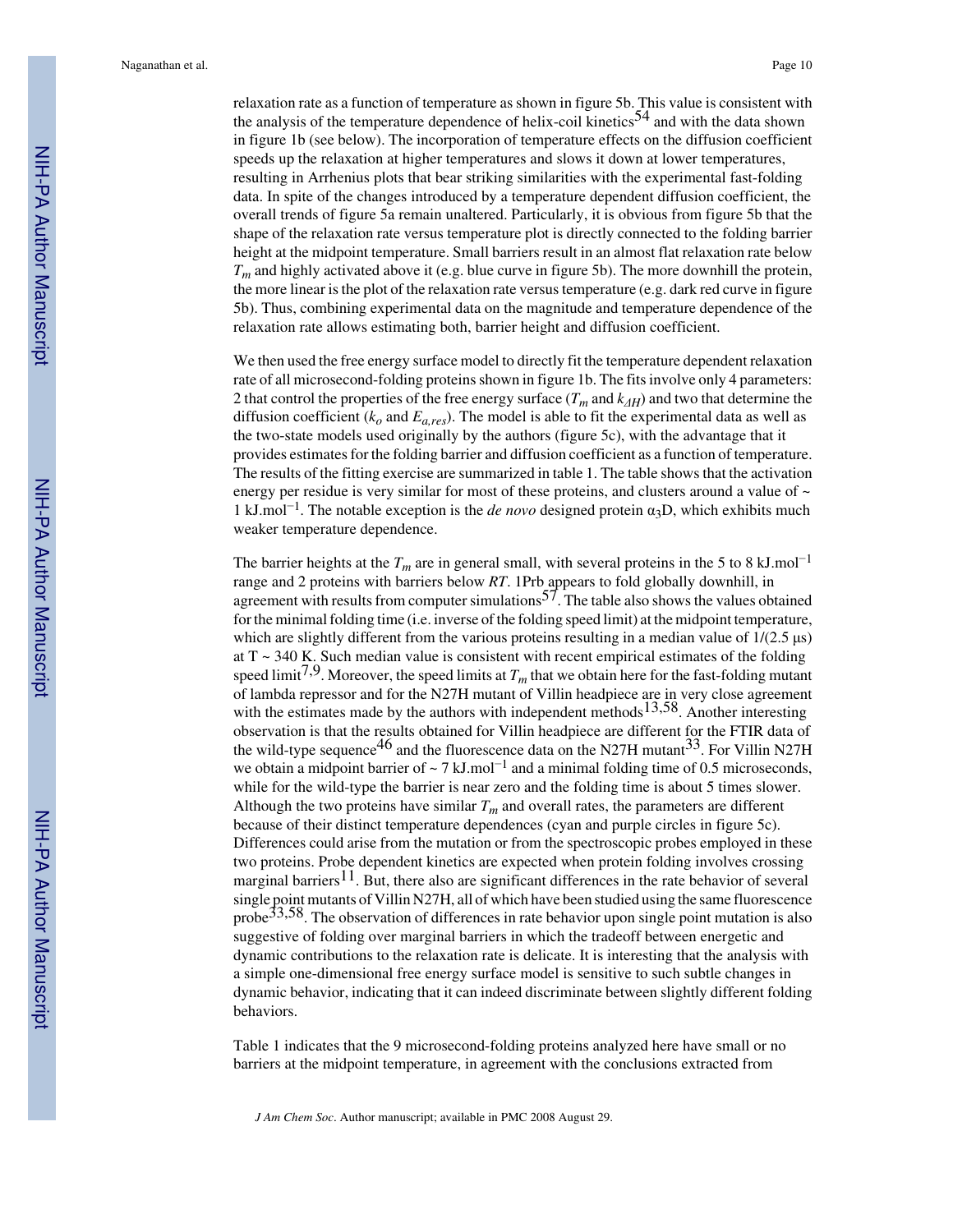chemical denaturation data. The folding barriers at 298 K are even smaller, with several proteins falling in a clear downhill folding regime (i.e. negative  $\beta_F$  values in table 1). The remaining proteins fold crossing barriers within *RT* at 298 K, the only exception being FBP WW domain. Furthermore, the estimates of the minimal folding time at 298 K show quite significant slow downs, resulting in a median value of 17 μs. The intrinsic errors are larger at 298 K because the parameters are extrapolated from data at very high temperatures for the more stable proteins, or correspond to just the relaxation rate for the proteins with negative barrier heights. For example, the two largest minimal folding times in table 1 (BdpA and  $\lambda_{6-85}$ -D14A) involve long extrapolations and thus could be overestimated. It is interesting to note, however, that a minimal folding time of 80 μs for  $\lambda_{6-85}$ -D14A is consistent with the rate versus temperature data for the pseudo-wild-type and many other mutants of this protein  $37$ . The only two possible exceptions are mutants Q33A and G46A. For these two mutants two-state estimates of the folding rate at 298 K from either high temperature<sup>37</sup> or in the presence of chemical denaturants<sup>59</sup> seem to reach values higher than 1/(80 μs), but these estimates also involve long extrapolation. Importantly, the median of the minimal folding times at 298 K, which minimizes biases from extreme values, is in close agreement with the folding speed limit estimated from chemical denaturation data (see above) and with that estimated from the variable-barrier analysis of DSC  $data<sup>10</sup>$ . The median value of 17 us is also similar to the timescales of the fast-phase observed during the T-jump-induced renaturation of cold-denatured PGK at 281 K $^{60}$ . This fast-phase was assigned by the authors to the diffusive (downhill) formation of a compact globule prior to folding  $60$ .

#### **CONCLUSIONS**

Here we introduce a simple one-dimensional free energy surface model of protein folding that is inspired in the basic principles of folding energy landscapes<sup>6</sup>. The implicit assumption in the model is that the order parameter (nativeness, *n*) is also a reasonable reaction coordinate. Under this assumption the kinetic and thermodynamic folding barriers are identical and completely determined by the free energy surface. The model reproduces quantitatively the chemical and thermal denaturation kinetics of microsecond-folding proteins. This simple model is also consistent with folding thermodynamics and kinetics of slow-folding two-state proteins, including the scaling of thermodynamic parameters with protein size, the value for the conformational entropy at the convergence temperature of Robertson and Murphy<sup>26</sup>, and the temperature dependence of the folding relaxation rate. This indicates that microsecond and slow-folding proteins follow essentially the same physical principles, which can be captured with a simple phenomenological one-dimensional free energy surface approach.

Furthermore, we can reproduce and rationalize the deviations from two-state behavior that are systematically observed in microsecond-folding proteins. These deviations arise from their folding via marginal barriers even at the denaturation midpoint. The barrier heights and diffusion coefficients that we obtain from chemical and thermal denaturation experiments are consistent with one another, and in agreement with independent empirical estimates of folding speed limits<sup>7,9,13,58</sup> and with thermodynamic barriers estimated from the analysis of DSC data10. Remarkably, there is also very close agreement between our barrier height estimates and the barriers estimated theoretically and/or computationally for lambda repressor  $61$ ,  $CSDB<sup>62</sup>$ , and Pin WW domain<sup>63</sup>.

Interestingly, our analysis also indicates that many of the microsecond-folding proteins fold in a downhill folding fashion in native conditions (e.g. 298 K in the absence of chemical denaturants). Under such native conditions, the folding barrier is lower than at the *Tm*, but the process proceeds significantly more slowly. This is so because the diffusion coefficient includes an activation term, which seems to scale linearly with protein size  $($  ~ 1 kJ.mol<sup>-1</sup> per residue). The differences we find between diffusion coefficients and their temperature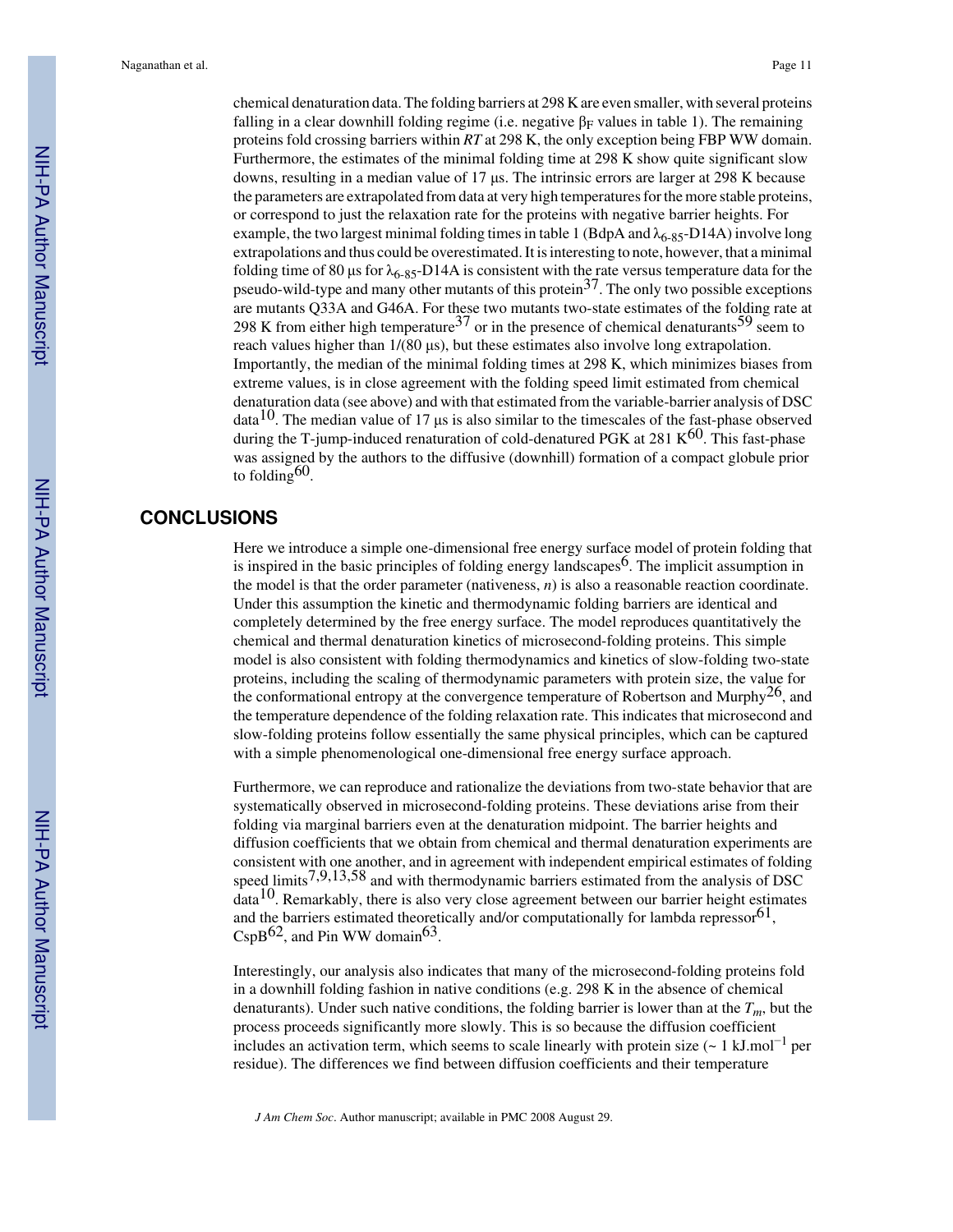dependences highlight the inherent difficulties in directly correlating microsecond-folding rates with barrier heights. Since fast-folding proteins are near or within the downhill regime, extreme caution should be exerted in the analysis of mutational data on these proteins. A transition-state analysis, which requires a high free energy barrier to comply with the assumption of instantaneous equilibration between the ground and transition state ensembles<sup>64</sup>, does not seem to be warranted under the fast-folding regime. The good news is that when folding proceeds via marginal (or no) barriers it is possible to extract critical information about the folding free energy surface with a relatively simple analysis, as we show here.

#### **Acknowledgements**

This research has been supported by NIH grant GM066800-1 and NSF grant MCB-0317294.

#### **References**

- 1. Sadqi M, Fushman D, Muñoz V. Nature 2006;442:317–321. [PubMed: 16799571]
- 2. Tanford C. Adv Prot Chem 1968;23:121–282.
- 3. Ikai A, Tanford C. J Mol Biol 1973;73:145–163. [PubMed: 4689947]
- 4. Jackson SE. Folding Des 1998;3:R81–R91.
- 5. Eaton WA. Proc Natl Acad Sci USA 1999;96:5897–5899. [PubMed: 10339514]
- 6. Bryngelson JD, Onuchic JN, Socci ND, Wolynes PG. Proteins: Struct, Funct, Genet 1995;21:167–195. [PubMed: 7784423]
- 7. Kubelka J, Hofrichter J, Eaton WA. Curr Opin Struct Biol 2004;14:76–88. [PubMed: 15102453]
- 8. Akmal A, Muñoz V. Proteins: Struct, Funct, Bioinf 2004;57:142–152.
- 9. Naganathan AN, Muñoz V. J Am Chem Soc 2005;127:480–481. [PubMed: 15643845]
- 10. Naganathan AN, Sanchez-Ruiz JM, Muñoz V. J Am Chem Soc 2005;127:17970–17971. [PubMed: 16366525]
- 11. Ma HR, Gruebele M. J Comput Chem 2006;27:125–134. [PubMed: 16302178]
- 12. Naganathan AN, Doshi U, Fung A, Sadqi M, Muñoz V. Biochemistry 2006;45:8466–8475. [PubMed: 16834320]
- 13. Yang WY, Gruebele M. Nature 2003;423:193–197. [PubMed: 12736690]
- 14. Ma HR, Gruebele M. Proc Natl Acad Sci USA 2005;102:2283–2287. [PubMed: 15699334]
- 15. Garcia-Mira MM, Sadqi M, Fischer N, Sanchez-Ruiz JM, Muñoz V. Science 2002;298:2191–2195. [PubMed: 12481137]
- 16. Oliva FY, Muñoz V. J Am Chem Soc 2004;126:8596–8597. [PubMed: 15250680]
- 17. Naganathan AN, Perez-Jimenez R, Sanchez-Ruiz JM, Muñoz V. Biochemistry 2005;44:7435–7449. [PubMed: 15895987]
- 18. Zuo GH, Wang J, Wang W. Proteins: Struct, Funct, Bioinf 2006;63:165–173.
- 19. Knott M, Chan HS. Proteins: Struct, Funct, Bioinf 2006;65:373–391.
- 20. Socci ND, Onuchic JN, Wolynes PG. J Chem Phys 1996;104:5860–5868.
- 21. Muñoz V, Eaton WA. Proc Natl Acad Sci USA 1999;96:11311–11316. [PubMed: 10500173]
- 22. Doshi U, Muñoz V. Chem Phys 2004;307:129–136.
- 23. Huang CY, Getahun Z, Zhu YJ, Klemke JW, DeGrado WF, Gai F. Proc Natl Acad Sci USA 2002;99:2788–2793. [PubMed: 11867741]
- 24. Zwanzig R. Proc Natl Acad Sci USA 1995;92:9801–9804. [PubMed: 7568221]
- 25. Onuchic JN, LutheySchulten Z, Wolynes PG. Ann Rev Phys Chem 1997;48:545–600. [PubMed: 9348663]
- 26. Robertson AD, Murphy KP. Chem Rev 1997;97:1251–1267. [PubMed: 11851450]
- 27. Freire, E. Protein stability and folding. Humana Press; Totowa, New Jersey: 1995.
- 28. Lapidus LJ, Steinbach PJ, Eaton WA, Szabo A, Hofrichter J. J Phys Chem B 2002;106:11628–11640.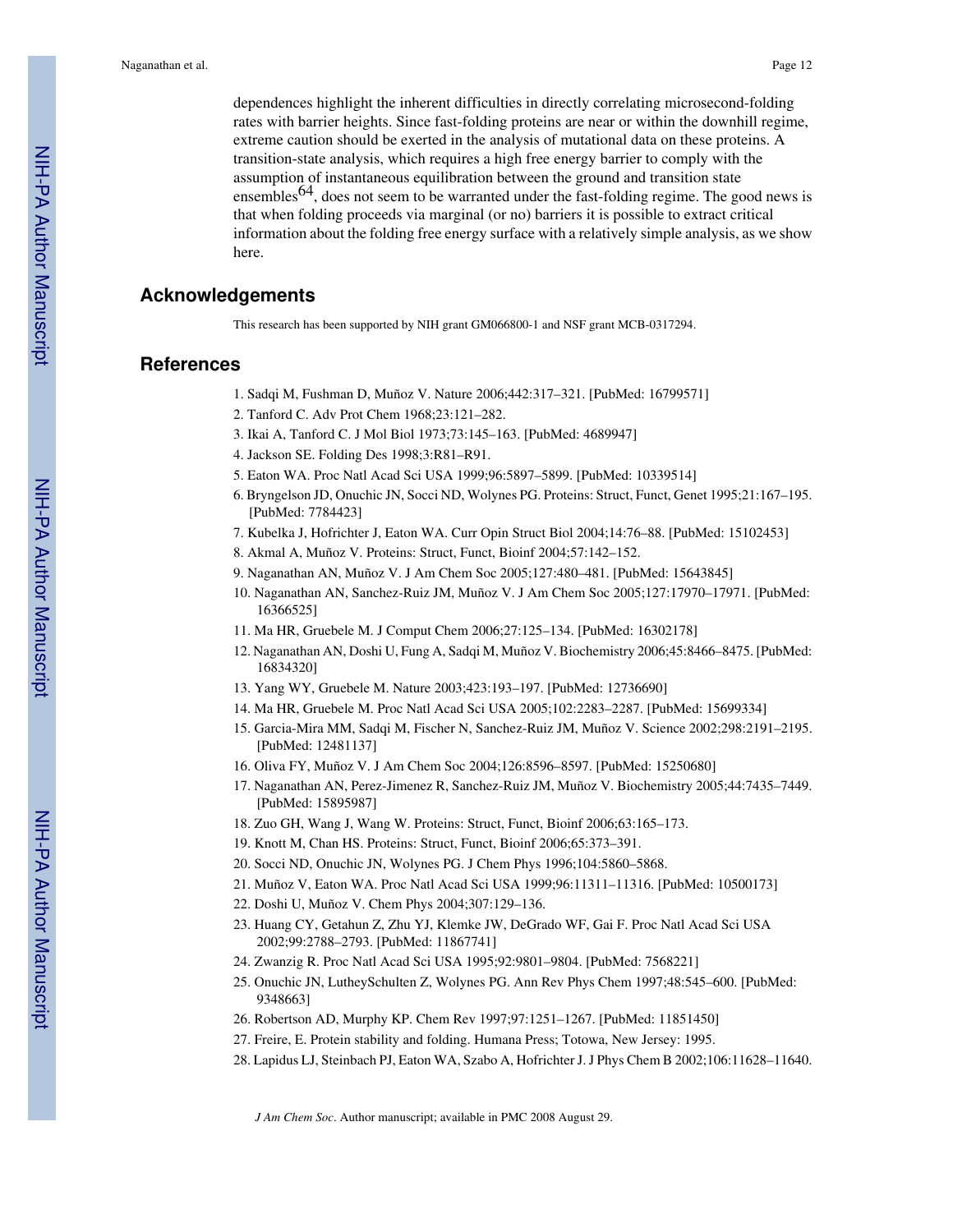- 29. Mayor U, Johnson CM, Daggett V, Fersht AR. Proc Natl Acad Sci USA 2000;97:13518–13522. [PubMed: 11087839]
- 30. Jager M, Nguyen H, Crane JC, Kelly JW, Gruebele M. J Mol Biol 2001;311:373–393. [PubMed: 11478867]
- 31. Ferguson N, Johnson CM, Macias M, Oschkinat H, Fersht A. Proc Natl Acad Sci USA 2001;98:13002–13007. [PubMed: 11687613]
- 32. Nguyen H, Jager M, Moretto A, Gruebele M, Kelly JW. Proc Natl Acad Sci USA 2003;100:3948– 3953. [PubMed: 12651955]
- 33. Kubelka J, Eaton WA, Hofrichter J. J Mol Biol 2003;329:625–630. [PubMed: 12787664]
- 34. Zhu Y, Alonso DOV, Maki K, Huang CY, Lahr SJ, Daggett V, Roder H, DeGrado WF, Gai F. Proc Natl Acad Sci USA 2003;100:15486–15491. [PubMed: 14671331]
- 35. Gianni S, Guydosh NR, Khan F, Caldas TD, Mayor U, White GWN, DeMarco ML, Daggett V, Fersht AR. Proc Natl Acad Sci USA 2003;100:13286–13291. [PubMed: 14595026]
- 36. Wang T, Zhu YJ, Gai F. J Phys Chem B 2004;108:3694–3697.
- 37. Yang WY, Gruebele M. Biochemistry 2004;43:13018–13025. [PubMed: 15476395]
- 38. Vu DM, Myers JK, Oas TG, Dyer RB. Biochemistry 2004;43:3582–3589. [PubMed: 15035628]
- 39. Ferguson N, Sharpe TD, Johnson CM, Fersht AR. J Mol Biol 2006;356:1237–1247. [PubMed: 16406408]
- 40. Petrovich M, Jonsson AL, Ferguson N, Daggett V, Fersht AR. J Mol Biol 2006;360:865–881. [PubMed: 16784750]
- 41. Muñoz V. Int J Quantum Chem 2002;90:1522–1528.
- 42. Hagen SJ. Proteins: Struct, Funct, Bioinf 2003;50:1–4.
- 43. Sadqi M, Lapidus LJ, Muñoz V. Proc Natl Acad Sci USA 2003;100:12117–12122. [PubMed: 14530404]
- 44. Ferguson N, Sharpe TD, Schartau PJ, Sato S, Allen MD, Johnson CM, Rutherford TJ, Fersht AR. J Mol Biol 2005;353:427–446. [PubMed: 16168437]
- 45. Myers JK, Pace CN, Scholtz JM. Protein Sci 1995;4:2138–2148. [PubMed: 8535251]
- 46. Brewer SH, Vu DM, Tang YF, Li Y, Franzen S, Raleigh DP, Dyer RB. Proc Natl Acad Sci USA 2005;102:16662–16667. [PubMed: 16269546]
- 47. Oliveberg M, Tan YJ, Fersht AR. Proc Natl Acad Sci USA 1995;92:8926–8929. [PubMed: 7568045]
- 48. Sanchez IE, Kiefhaber T. J Mol Biol 2003;327:867–884. [PubMed: 12654269]
- 49. Garcia-Mira MM, Boehringer D, Schmid FX. J Mol Biol 2004;339:555–569. [PubMed: 15147842]
- 50. Teilum K, Thormann T, Caterer NR, Poulsen HI, Jensen PH, Knudsen J, Kragelund BB, Poulsen FM. Proteins: Struct, Funct, Bioinf 2005;59:80–90.
- 51. Chiti F, Taddei N, White PM, Bucciantini M, Magherini F, Stefani M, Dobson CM. Nat Struct Biol 1999;6:1005–1009. [PubMed: 10542090]
- 52. Hedberg L, Oliveberg M. Proc Natl Acad Sci USA 2004;101:7606–7611. [PubMed: 15136744]
- 53. Muñoz V, Sanchez-Ruiz JM. Proc Natl Acad Sci USA 2004;101:17646–17651. [PubMed: 15591110]
- 54. Thompson PA, Muñoz V, Jas GS, Henry ER, Eaton WA, Hofrichter J. J Phys Chem B 2000;104:378– 389.
- 55. Zwanzig R. Proc Natl Acad Sci USA 1988;85:2029–2030. [PubMed: 3353365]
- 56. Best RB, Hummer G. Phys Rev Lett 2006;96:2281041–2281044.
- 57. Takada S. Proteins: Struct, Funct, Genet 2001;42:85–98. [PubMed: 11093263]
- 58. Kubelka J, Chiu TK, Davies DR, Eaton WA, Hofrichter J. J Mol Biol 2006;359:546–553. [PubMed: 16643946]
- 59. Burton RE, Huang GS, Daugherty MA, Fullbright PW, Oas TG. J Mol Biol 1996;263:311–322. [PubMed: 8913309]
- 60. Sabelko J, Ervin J, Gruebele M. Proc Natl Acad Sci U S A 1999;96:6031–6036. [PubMed: 10339536]
- 61. Portman JJ, Takada S, Wolynes PG. J Chem Phys 2001;114:5082–5096.
- 62. Plotkin SS. Biophys J 2005;88:3762–3769. [PubMed: 15764665]
- 63. Cecconi F, Guardiani C, Livi R. Biophys J 2006;91:694–704. [PubMed: 16648162]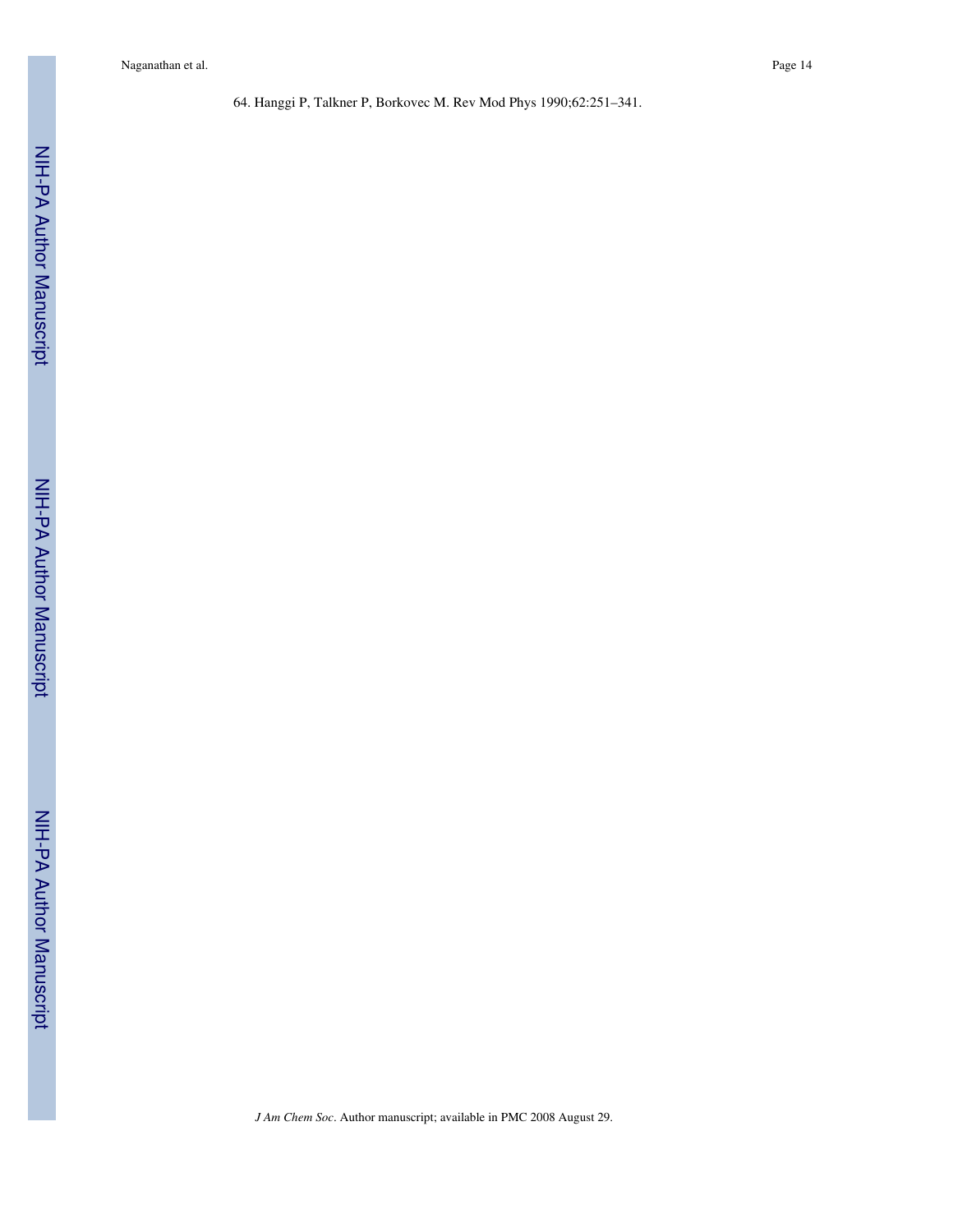

#### **Figure 1.**

Fast-folding experimental data. A) Kinetically determined *m*-value (*mkin*) versus relaxation rate at the chemical midpoint  $(k_{\text{Cm}})$  for the engrailed family 35 (red), mutants of E3BD F166W<sup>39</sup> (blue), and mutants of FBP28 WW domain<sup>40</sup> (green). Wild-type proteins are shown as black triangles. Red and blue lines represent linear regression fits while the green line is shown to guide the eye. B) Folding relaxation rate versus temperature for microsecond-folding proteins. FBP WW domain\* (ΔNΔC Y11R-W30F FBP WW<sup>32</sup>; light green), Pin WW domain<sup>30</sup> (white), Villin N27H<sup>33</sup> (cyan), Villin HP36<sup>46</sup> (purple), albumin binding domain (1prb<sub>7-53</sub> K5I<sup>36</sup>; gray), engrailed homeodomain<sup>29</sup> (red), B-domain of staphylococcal protein  $\overline{A}^{38}$  (BdpA; pink),  $\alpha_3$ D34 (orange) and  $\lambda_{6-85}$  D14 $\overline{A}^{37}$  (dark blue).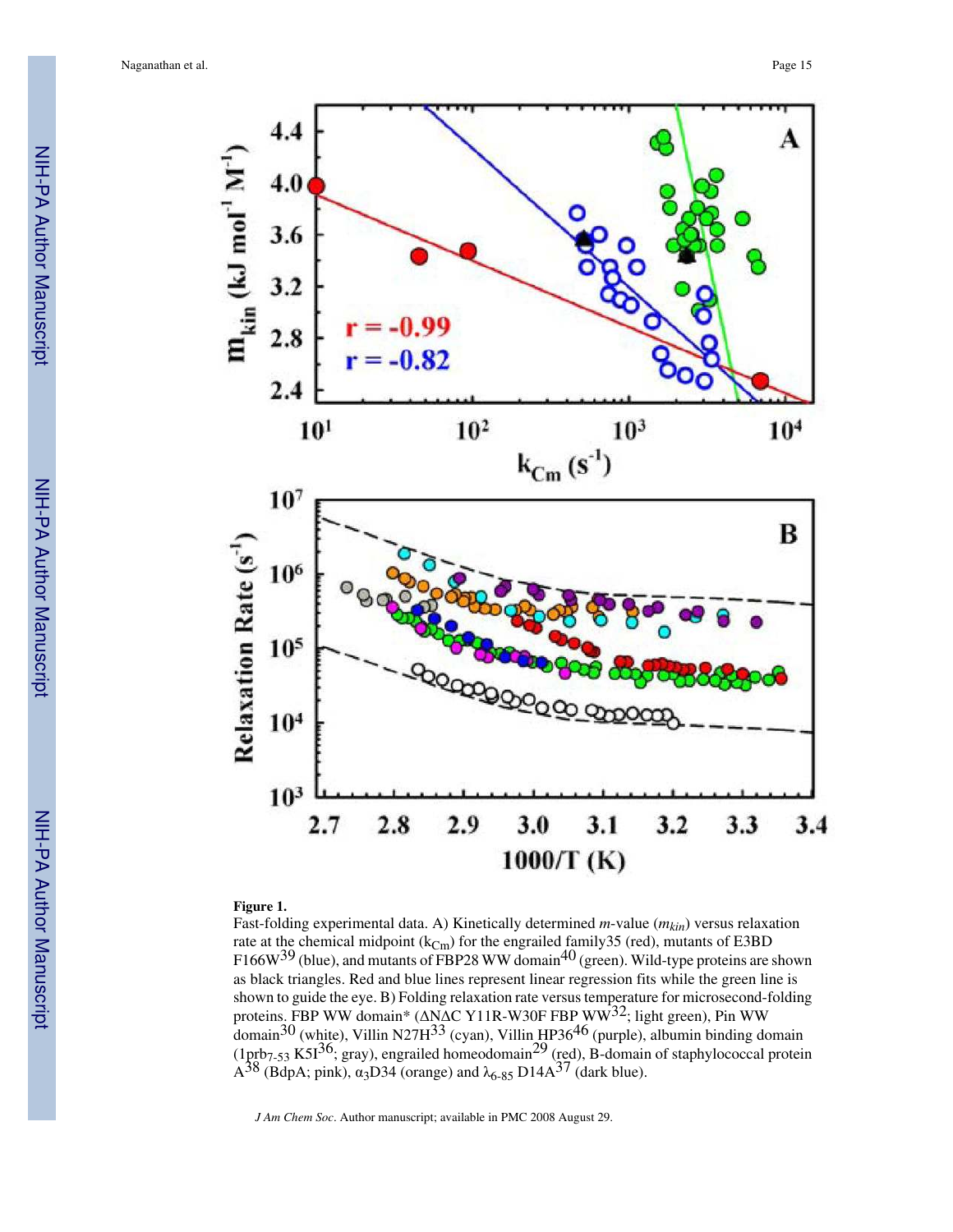

#### **Figure 2.**

Functionals used in free energy surface analysis of protein folding. A) Entropic (blue) and enthalpic (black curves) contributions to the free energy. B) Normalized heat capacity  $(\Delta C_p(n);$  red), *m*-value (blue) and fluorescence signal (green), as a function of nativeness.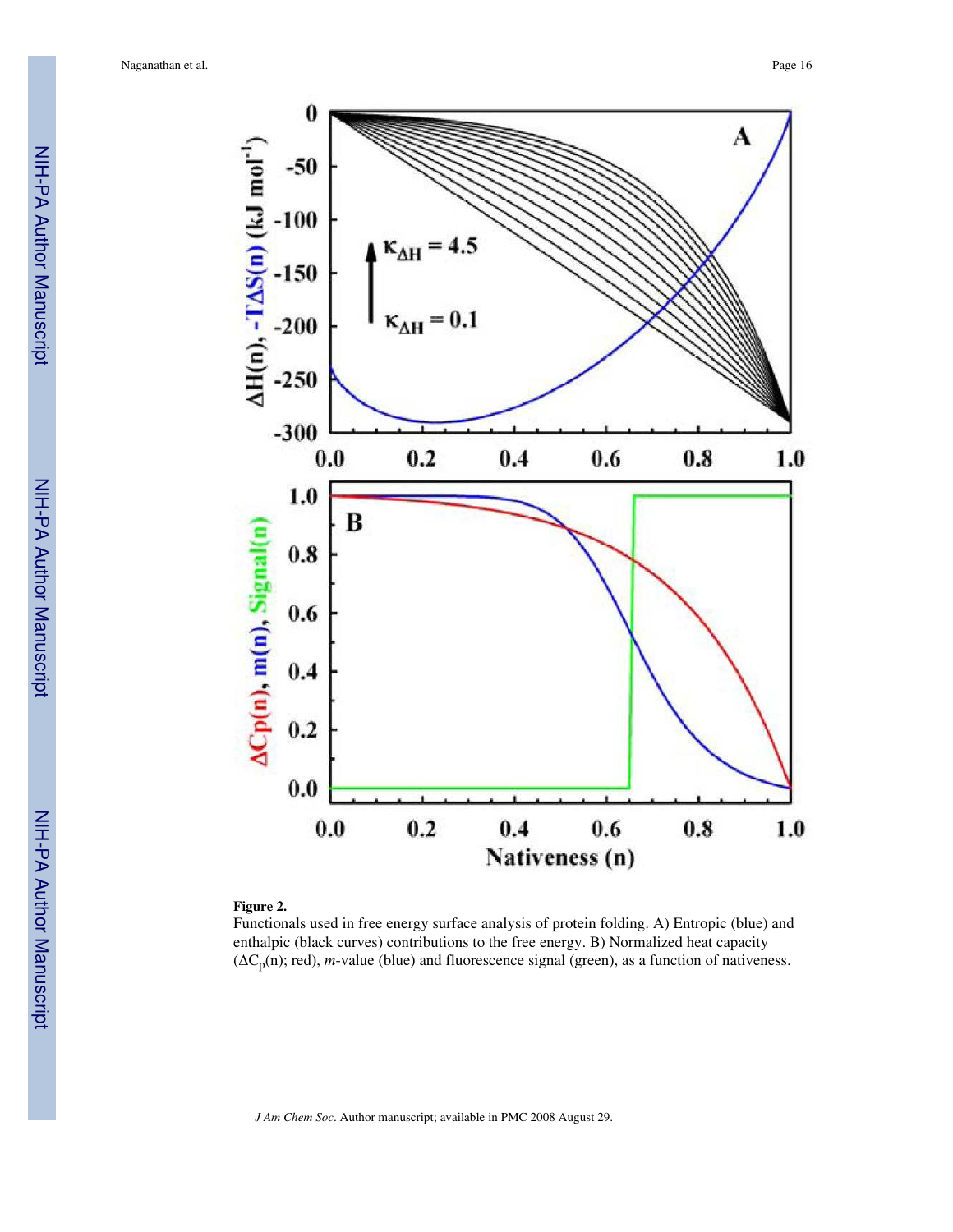

#### **Figure 3.**

Simulations of chemical denaturation experiments. The coloring scheme corresponds to βMidpoint values ranging from −2.1 (blue) to 38.7 (black) kJ mol−<sup>1</sup> (see labels in figure 3d) and is maintained through the figure. A) Free energy profiles at the chemical midpoint. B,  $C \& D$ Macroscopic stabilization free energy, population weighted signal and chevron plots as a function of the microscopic destabilization free energy  $(F_D)$ .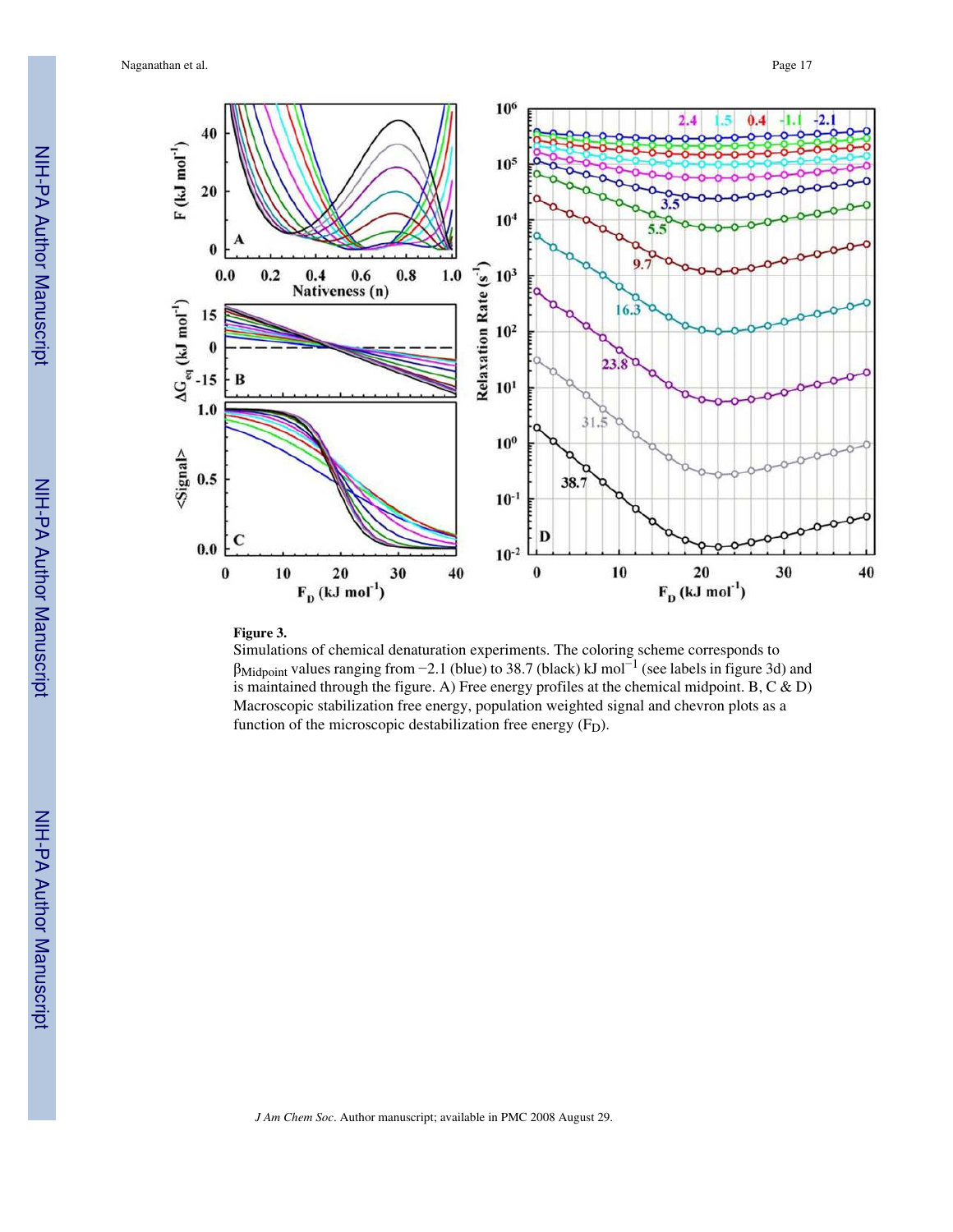

#### **Figure 4.**

Barrier effects in chemical denaturation experiments. A) Dependence of equilibrium (blue) and kinetically (red) determined *m*-values (*meq* and *mkin*) on the barrier height at chemical midpoint (βMidpoint). The inset plots the *mkin*/*meq* ratio. B) Plot of the barrier height in water  $(\beta_{H2O})$  versus  $\beta_{Midpoint}$  showing the four folding regimes. C) Superimposition of the theoretical  $m_{kin}$  curve and normalized experimental data for engrailed family<sup>35</sup> (red circles), BBL-related variants<sup>44</sup> (pink triangles), WW domain family  $31$  (cyan squares), E3BD F166W  $39$  (dark blue), FBP28 WW domain<sup>40</sup> (green circles), CspB<sup>49</sup> (white circles), yeast ACBP<sup>50</sup> (cyan circles), L23<sup>52</sup> (pink circles), and muscle Ac $P^{51}$  (gray circles). The abscissa on the top represents the midpoint barrier heights calculated with a pre-exponential factor of 1/(20 μs).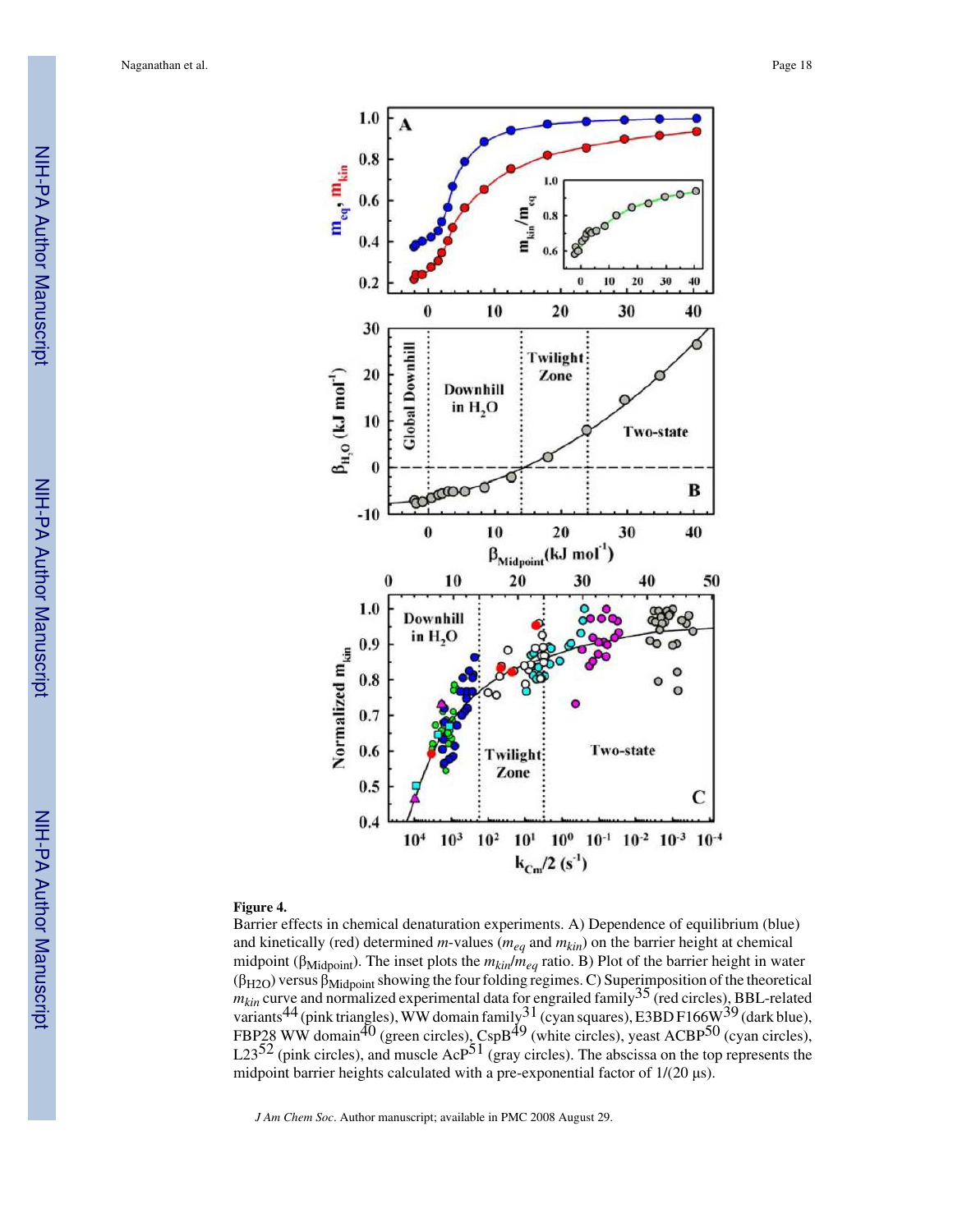

#### **Figure 5.**

Barrier effects in temperature denaturation experiments. A & B) Simulated relaxation rate versus temperature for examples of 50-residue proteins with midpoint temperature barrier heights (β (T<sub>m</sub>)) ranging from -0.6 (dark red) to 8.2 (blue) kJ mol<sup>-1</sup> in the absence (A) and presence (B) of an activated diffusion coefficient (0.9 kJ mol<sup>-1</sup> per residue). C) Fits (black curves) to the experimental data for the 9 microsecond-folding proteins shown in figure 1b (coloring scheme is maintained).